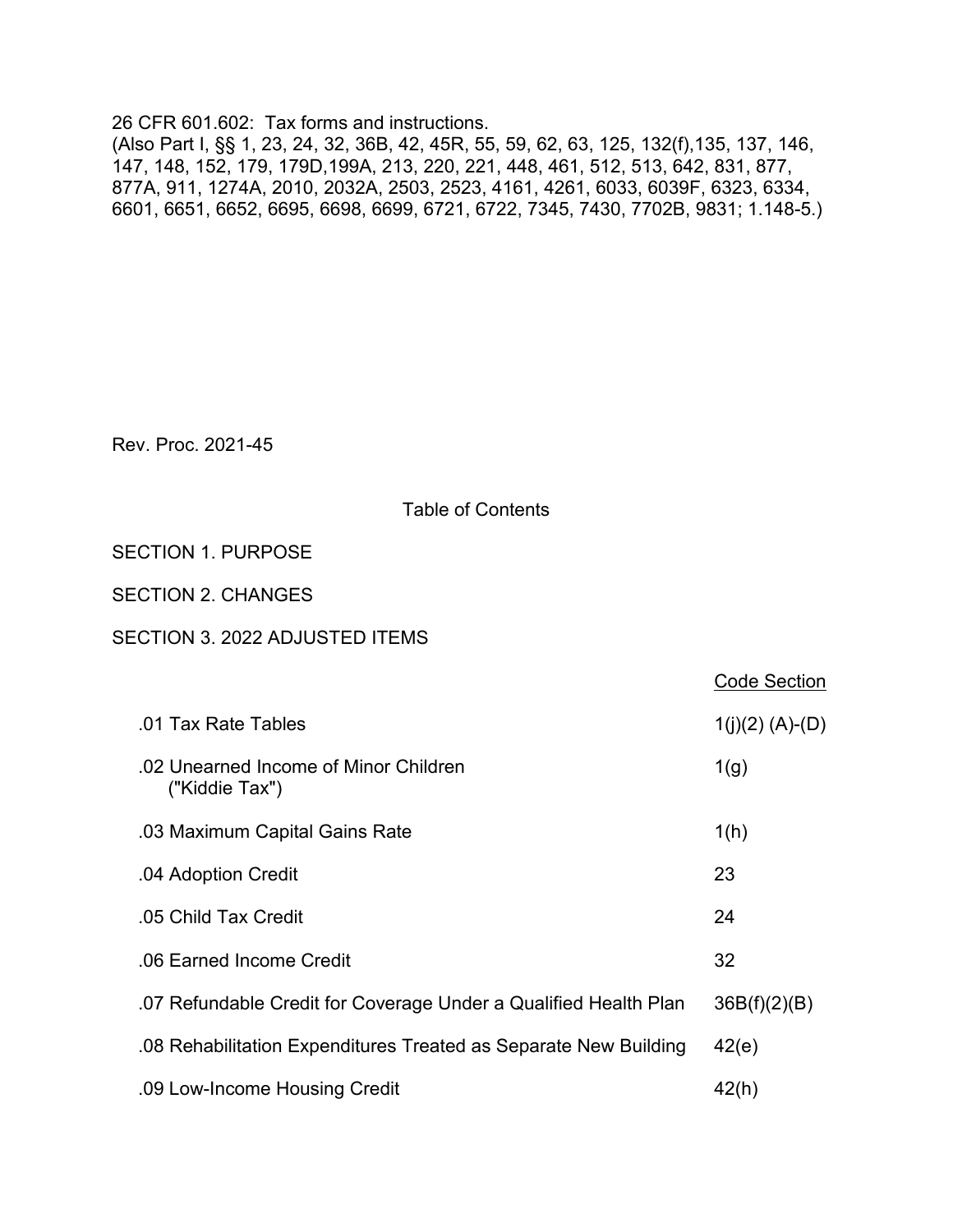| .10 Employee Health Insurance Expense of Small Employers                                                                                                               | 45R          |
|------------------------------------------------------------------------------------------------------------------------------------------------------------------------|--------------|
| .11 Exemption Amounts for Alternative Minimum Tax                                                                                                                      | 55           |
| .12 Alternative Minimum Tax Exemption for a Child Subject to the<br>"Kiddie Tax"                                                                                       | 59(j)        |
| .13 Certain Expenses of Elementary and Secondary<br><b>School Teachers</b>                                                                                             | 62(a)(2)(D)  |
| .14 Transportation Mainline Pipeline Construction Industry Optional<br><b>Expense Substantiation Rules for Payments to Employees Under</b><br><b>Accountable Plans</b> | 62(c)        |
| .15 Standard Deduction                                                                                                                                                 | 63           |
| .16 Cafeteria Plans                                                                                                                                                    | 125          |
| .17 Qualified Transportation Fringe Benefit                                                                                                                            | 132(f)       |
| .18 Income from United States Savings Bonds for Taxpayers Who<br>Pay Qualified Higher Education Expenses                                                               | 135          |
| .19 Adoption Assistance Programs                                                                                                                                       | 137          |
| .20 Private Activity Bonds Volume Cap                                                                                                                                  | 146(d)       |
| .21 Loan Limits on Agricultural Bonds                                                                                                                                  | 147(c)(2)    |
| .22 General Arbitrage Rebate Rules                                                                                                                                     | 148(f)       |
| .23 Safe Harbor Rules for Broker Commissions on Guaranteed<br>Investment Contracts or Investments Purchased for a Yield<br><b>Restricted Defeasance Escrow</b>         | 148          |
| .24 Gross Income Limitation for a Qualifying Relative                                                                                                                  | 152(d)(1)(B) |
| .25 Election to Expense Certain Depreciable Assets                                                                                                                     | 179          |
| .26 Energy Efficient Commercial Buildings Deduction                                                                                                                    | 179D         |
| .27 Qualified Business Income                                                                                                                                          | 199A         |
| .28 Eligible Long-Term Care Premiums                                                                                                                                   | 213(d)(10)   |
|                                                                                                                                                                        |              |

.29 Medical Savings Accounts 220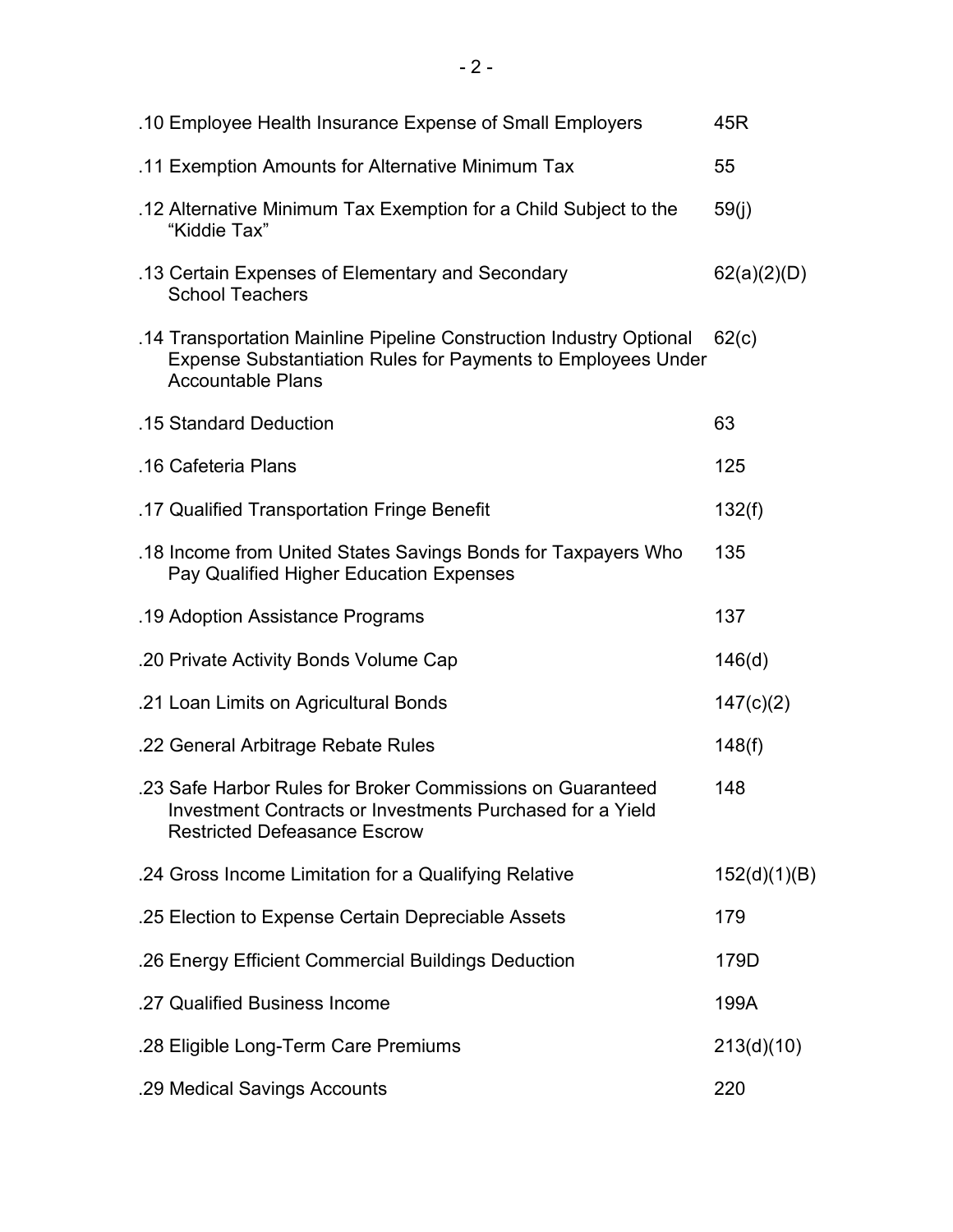| .30 Interest on Education Loans                                                                              | 221        |
|--------------------------------------------------------------------------------------------------------------|------------|
| .31 Limitation on Use of Cash Method of Accounting                                                           | 448        |
| .32 Threshold for Excess Business Loss                                                                       | 461(l)     |
| .33 Treatment of Dues Paid to Agricultural or Horticultural<br>Organizations                                 | 512(d)     |
| .34 Insubstantial Benefit Limitations for Contributions Associated<br>With Charitable Fund-Raising Campaigns | 513(h)     |
| .35 Special Rules for Credits and Deductions                                                                 | 642        |
| .36 Tax on Insurance Companies Other than Life<br><b>Insurance Companies</b>                                 | 831        |
| .37 Expatriation to Avoid Tax                                                                                | 877        |
| .38 Tax Responsibilities of Expatriation                                                                     | 877A       |
| .39 Foreign Earned Income Exclusion                                                                          | 911        |
| .40 Debt Instruments Arising Out of Sales or Exchanges                                                       | 1274A      |
| .41 Unified Credit Against Estate Tax                                                                        | 2010       |
| .42 Valuation of Qualified Real Property in Decedent's Gross Estate                                          | 2032A      |
| .43 Annual Exclusion for Gifts                                                                               | 2503; 2523 |
| .44 Tax on Arrow Shafts                                                                                      | 4161       |
| .45 Passenger Air Transportation Excise Tax                                                                  | 4261       |
| .46 Reporting Exception for Certain Exempt Organizations with<br>Nondeductible Lobbying Expenditures         | 6033(e)(3) |
| 47 Notice of Large Gifts Received from Foreign Persons                                                       | 6039F      |
| .48 Persons Against Whom a Federal Tax Lien Is Not Valid                                                     | 6323       |
| .49 Property Exempt from Levy                                                                                | 6334(a)    |
| .50 Exempt Amount of Wages, Salary, or Other Income                                                          | 6334(d)    |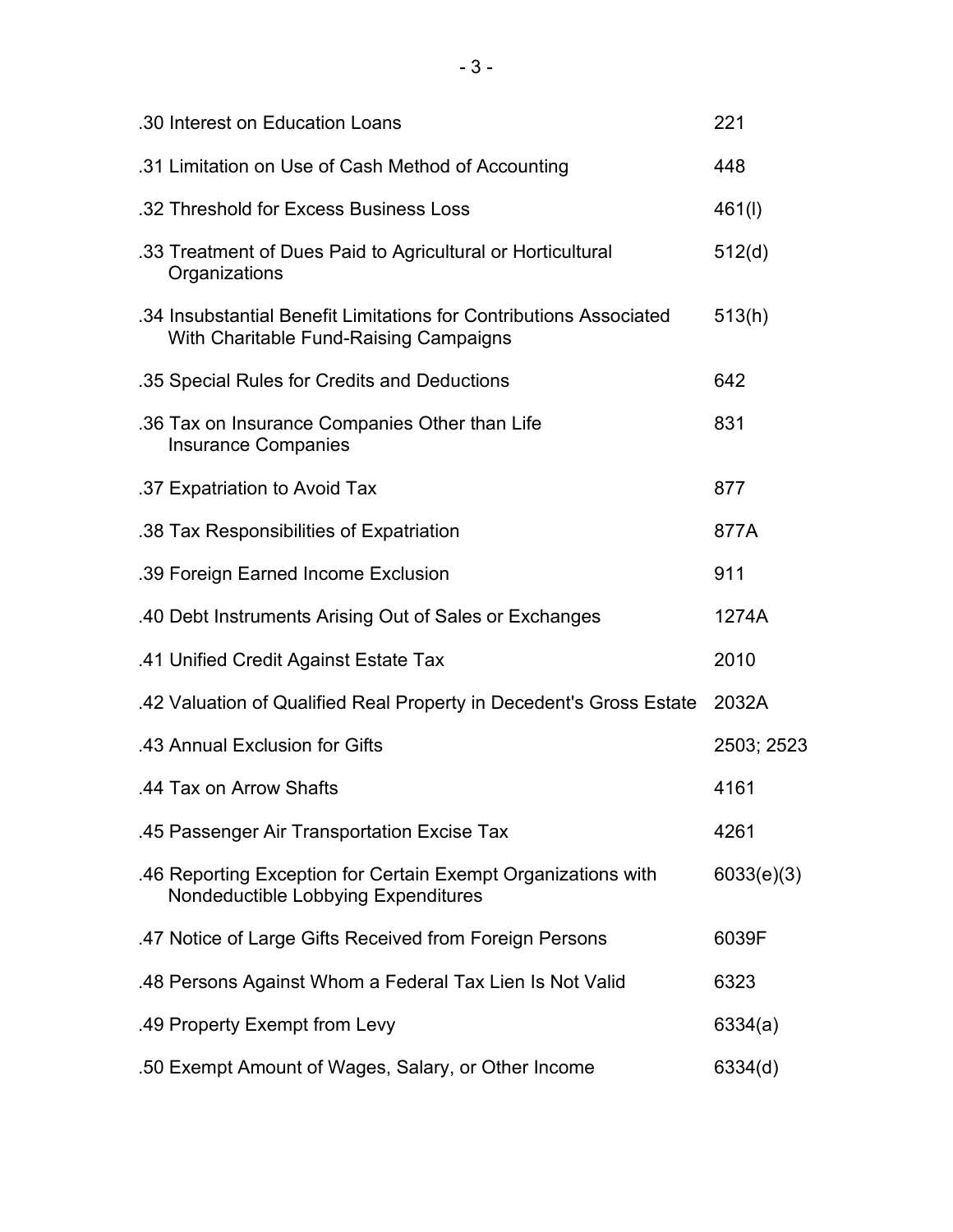| .51 Interest on a Certain Portion of the Estate Tax Payable in<br><b>Installments</b>                                          | 6601(j)  |
|--------------------------------------------------------------------------------------------------------------------------------|----------|
| .52 Failure to File Tax Return                                                                                                 | 6651     |
| .53 Failure to File Certain Information Returns, Registration<br>Statements, etc.                                              | 6652     |
| .54 Other Assessable Penalties With Respect to the<br>Preparation of Tax Returns for Other Persons                             | 6695     |
| .55 Failure to File Partnership Return                                                                                         | 6698     |
| .56 Failure to File S Corporation Return                                                                                       | 6699     |
| .57 Failure to File Correct Information Returns                                                                                | 6721     |
| .58 Failure to Furnish Correct Payee Statements                                                                                | 6722     |
| .59 Revocation or Denial of Passport in Case of Certain<br><b>Tax Delinquencies</b>                                            | 7345     |
| .60 Attorney Fee Awards                                                                                                        | 7430     |
| .61 Periodic Payments Received Under Qualified Long-Term Care<br>Insurance Contracts or Under Certain Life Insurance Contracts | 7702B(d) |
| .62 Qualified Small Employer Health Reimbursement<br>Arrangement                                                               | 9831     |
| <b>SECTION 4. EFFECTIVE DATE</b>                                                                                               |          |

SECTION 5. DRAFTING INFORMATION

SECTION 1. PURPOSE

This revenue procedure sets forth inflation-adjusted items for 2022 for various

provisions of the Internal Revenue Code of 1986 (Code), as amended, as of November

10, 2021. To the extent amendments to the Code are enacted for 2022 after November

10, 2021, taxpayers should consult additional guidance to determine whether these

adjustments remain applicable for 2022.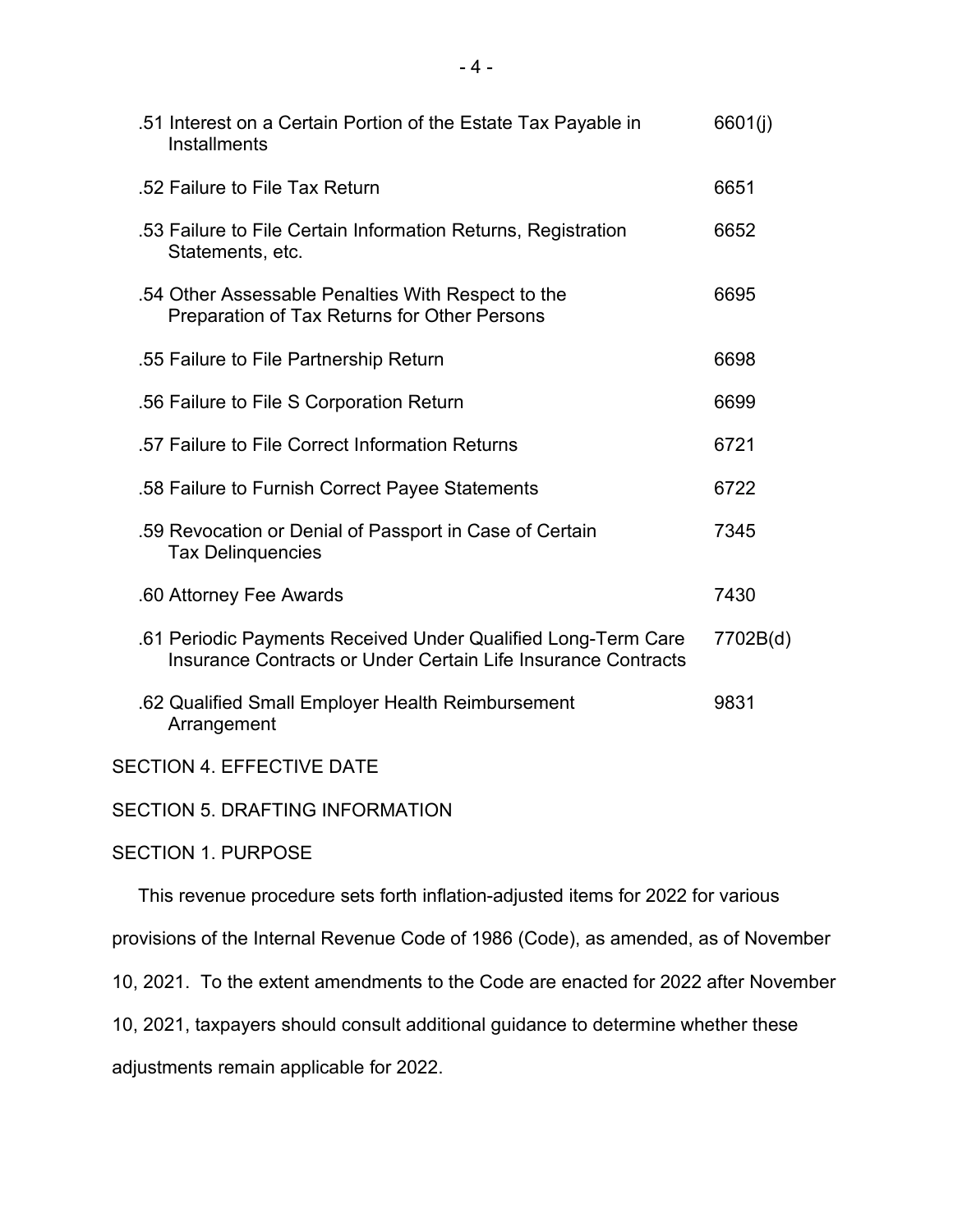### SECTION 2. CHANGES

 .01 For taxable years beginning after December 31, 2020, Div. EE, Title I, Subtitle A, §104 of the Consolidated Appropriations Act, 2021, Pub. L. No. 116-260 (Consolidated Appropriations Act, 2021) provides that the allowable amount of the: (i) American Opportunity Tax Credit under § 25A(b) of the Code is phased out for taxpayers with modified adjusted gross income in excess of \$80,000 (\$160,000 for joint returns); and (ii) Lifetime Learning Credit under § 25A(c) of the Code is phased out for taxpayers with modified adjusted gross income in excess of \$80,000 (\$160,000 for joint returns). The phaseout range provided in § 25A(d)(2) is not adjusted for inflation for taxable years beginning after December 31, 2020.

 .02 For taxable years beginning after December 31, 2020, Div. EE, Title I, Subtitle A, §102 of the Consolidated Appropriations Act, 2021, provides that the energy efficient commercial buildings deduction is made permanent. In addition, the amount under § 179D(b)(1) used to determine the maximum amount of the deductions and the amount under § 179D(d)(1)(A) used to determine the partial allowance amount of the deduction are adjusted for inflation, beginning with taxable years beginning after December 31, 2020. As a result, for taxable years beginning in 2021, the maximum amount of the deduction allowed under section 179D(b) is \$1.82. For taxable years beginning in 2021, the amount used to determine the partial allowance of the deduction under section 179D(d)(1)(A) is \$0.61.

### SECTION 3. 2022 ADJUSTED ITEMS

 .01 Tax Rate Tables. For taxable years beginning in 2022, the tax rate tables under § 1 are as follows:

- 5 -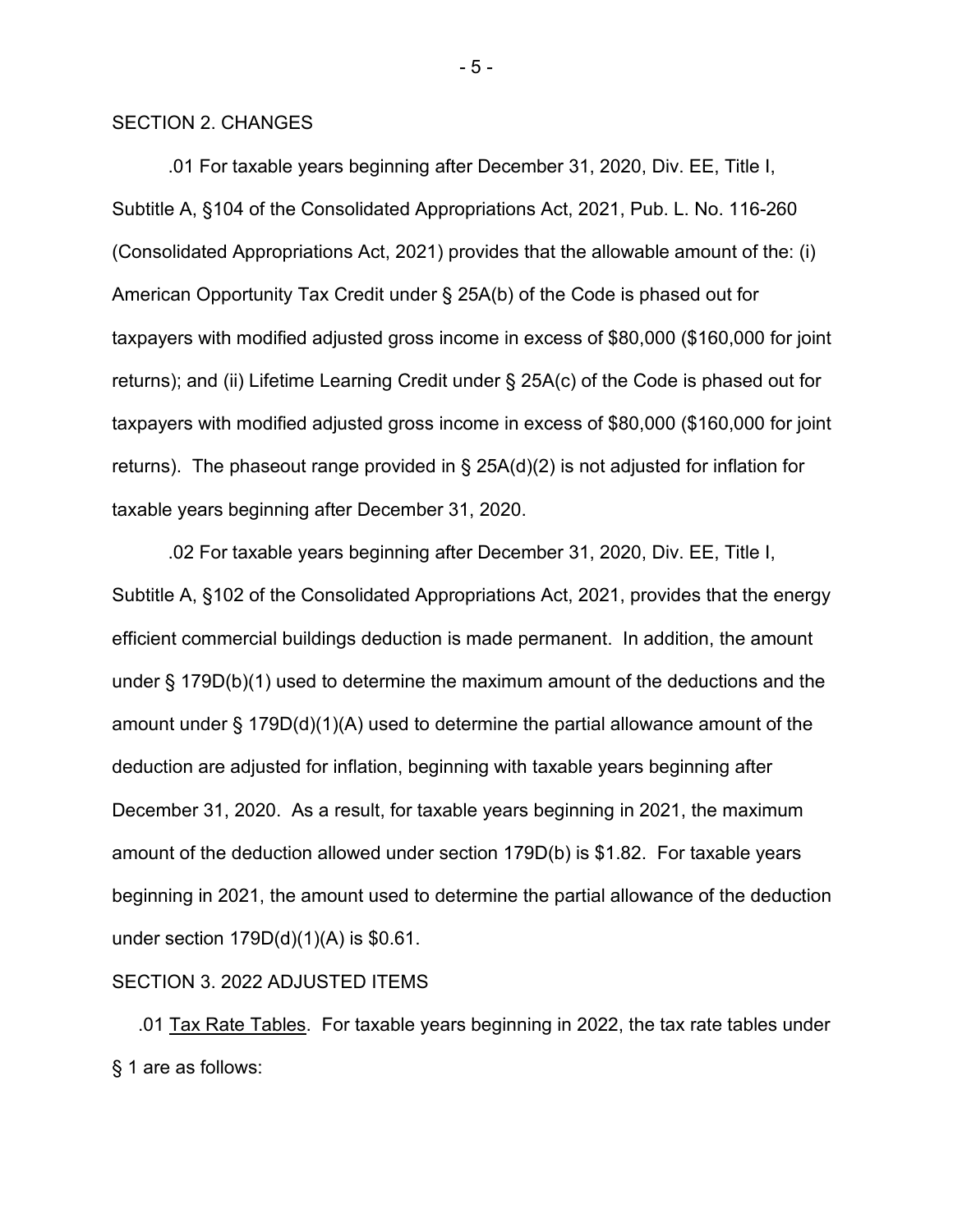TABLE 1 - Section 1(j)(2)(A) - Married Individuals Filing Joint Returns and Surviving Spouses

| If Taxable Income Is: | The Tax Is:                                           |
|-----------------------|-------------------------------------------------------|
| Not over \$20,550     | 10% of the taxable income                             |
| Over \$20,550 but     | \$2,055 plus 12% of                                   |
| not over \$83,550     | the excess over \$20,550                              |
| Over \$83,550 but     | \$9,615 plus 22% of                                   |
| not over \$178,150    | the excess over \$83,550                              |
| Over \$178,150 but    | \$30,427 plus 24% of                                  |
| not over \$340,100    | the excess over \$178,150                             |
| Over \$340,100 but    | \$69,295 plus 32% of                                  |
| not over \$431,900    | the excess over \$340,100                             |
| Over \$431,900 but    | \$98,671 plus 35% of                                  |
| not over \$647,850    | the excess over \$431,900                             |
| Over \$647,850        | \$174,253.50 plus 37% of<br>the excess over \$647,850 |

# TABLE 2 - Section 1(j)(2)(B) – Heads of Households

| If Taxable Income Is: | The Tax Is:               |
|-----------------------|---------------------------|
| Not over \$14,650     | 10% of the taxable income |
| Over \$14,650 but     | \$1,465 plus 12% of       |
| not over \$55,900     | the excess over \$14,650  |
| Over \$55,900 but     | \$6,415 plus 22% of       |
| not over \$89,050     | the excess over \$55,900  |
| Over \$89,050 but     | \$13,708 plus 24% of      |
| not over \$170,050    | the excess over \$89,050  |
| Over \$170,050 but    | \$33,148 plus 32% of      |
| not over \$215,950    | the excess over \$170,050 |
| Over \$215,950 but    | \$47,836 plus 35% of      |
| not over \$539,900    | the excess over \$215,950 |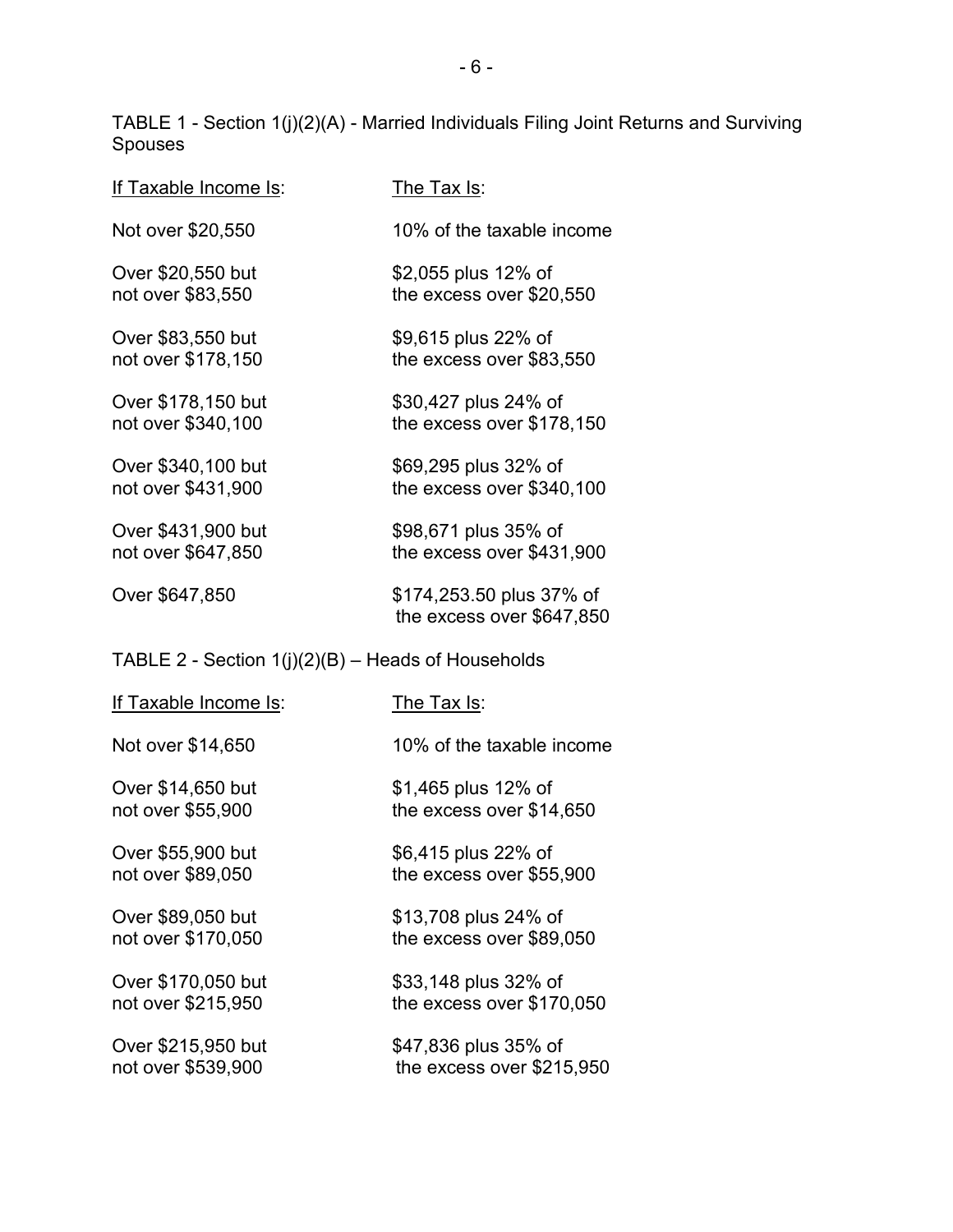Over \$539,900 \$161,218.50 plus 37% of the excess over \$539,900

TABLE 3 - Section 1(j)(2)(C) – Unmarried Individuals (other than Surviving Spouses and Heads of Households)

| If Taxable Income Is: | The Tax Is:                                        |
|-----------------------|----------------------------------------------------|
| Not over \$10,275     | 10% of the taxable income                          |
| Over \$10,275 but     | \$1,027.50 plus 12% of                             |
| not over \$41,775     | the excess over \$10,275                           |
| Over \$41,775 but     | \$4,807.50 plus 22% of                             |
| not over \$89,075     | the excess over \$41,775                           |
| Over \$89,075 but     | \$15,213.50 plus 24% of                            |
| not over \$170,050    | the excess over \$89,075                           |
| Over \$170,050 but    | \$34,647.50 plus 32% of                            |
| not over \$215,950    | the excess over \$170,050                          |
| Over \$215,950 but    | \$49,335.50 plus 35% of                            |
| not over \$539,900    | the excess over \$215,950                          |
| Over \$539,900        | \$162,718 plus 37% of<br>the excess over \$539,900 |

TABLE 4 - Section 1(j)(2)(D) – Married Individuals Filing Separate Returns

| If Taxable Income Is: | The Tax Is:               |
|-----------------------|---------------------------|
| Not over \$10,275     | 10% of the taxable income |
| Over \$10,275 but     | \$1,027.50 plus 12% of    |
| not over \$41,775     | the excess over \$10,275  |
| Over \$41,775 but     | \$4,807.50 plus 22% of    |
| not over \$89,075     | the excess over \$41,775  |
| Over \$89,075 but     | \$15,213.50 plus 24% of   |
| not over \$170,050    | the excess over \$89,075  |
| Over \$170,050 but    | \$34,647.50 plus 32% of   |
| not over \$215,950    | the excess over \$170,050 |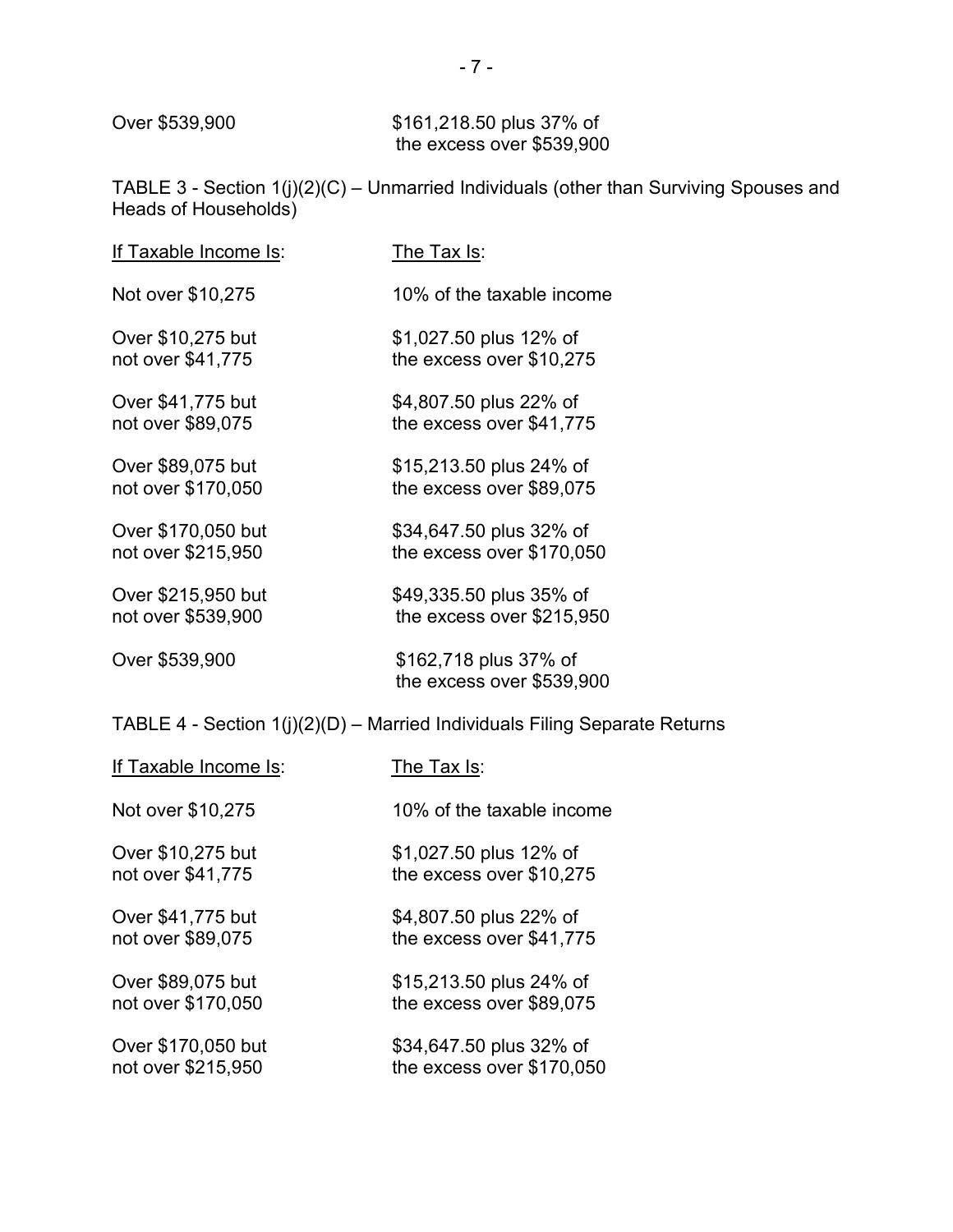| Over \$215,950 but | \$49,335.50 plus 35% of    |
|--------------------|----------------------------|
| not over \$323,925 | the excess over $$215,950$ |
|                    |                            |

| Over \$323,925 | \$87,126.75 plus 37% of   |
|----------------|---------------------------|
|                | the excess over \$323,925 |

### TABLE 5 - Section  $1(j)(2)(E)$  – Estates and Trusts

| If Taxable Income Is:                 | The Tax Is:                                     |
|---------------------------------------|-------------------------------------------------|
| Not over \$2,750                      | 10% of the taxable income                       |
| Over \$2,750 but<br>not over \$9,850  | \$275 plus 24% of<br>the excess over \$2,750    |
| Over \$9,850 but<br>not over \$13,450 | \$1,979 plus 35% of<br>the excess over \$9,850  |
| Over \$13,450                         | \$3,239 plus 37% of<br>the excess over \$13,450 |

 .02 Unearned Income of Minor Children (the "Kiddie Tax"). For taxable years beginning in 2022, the amount in §  $1(g)(4)(A)(ii)(I)$ , which is used to reduce the net unearned income reported on the child's return that is subject to the "kiddie tax," is \$1,150. This \$1,150 amount is the same as the amount provided in §  $63(c)(5)(A)$ , as adjusted for inflation. The same \$1,150 amount is used for purposes of  $\S$  1(g)(7) (that is, to determine whether a parent may elect to include a child's gross income in the parent's gross income and to calculate the "kiddie tax"). For example, one of the requirements for the parental election is that a child's gross income is more than the amount referenced in § 1(g)(4)(A)(ii)(I) but less than 10 times that amount; thus, a child's gross income for 2022 must be more than \$1,150 but less than \$11,500.

 .03 Maximum Capital Gains Rate. For taxable years beginning in 2022, the Maximum Zero Rate Amount under  $\S 1(h)(1)(B)(i)$  is \$83,350 in the case of a joint return or surviving spouse (\$41,675 in the case of a married individual filing a separate return),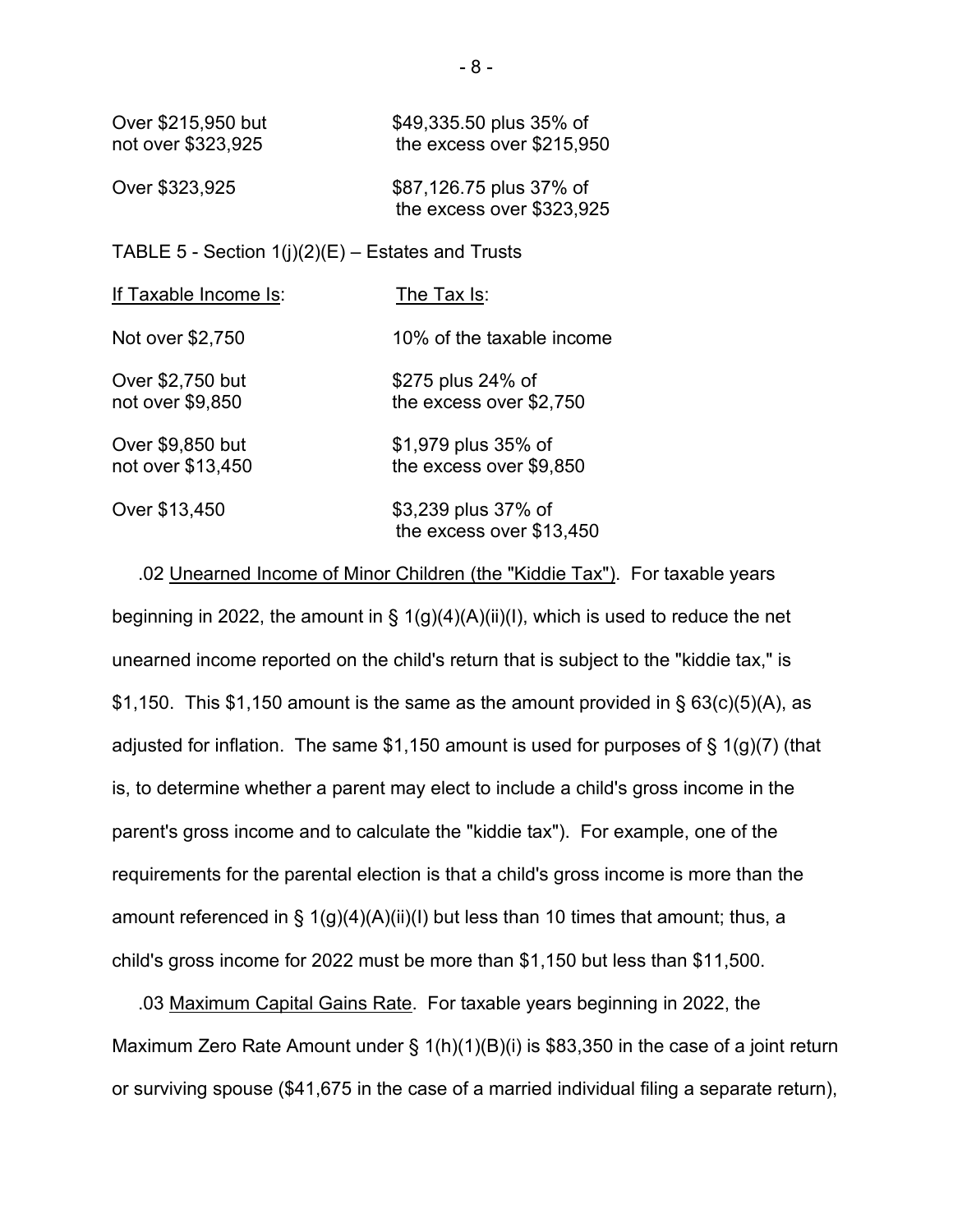\$55,800 in the case of an individual who is a head of household  $(\S 2(b))$ , \$41,675 in the case of any other individual (other than an estate or trust), and \$2,800 in the case of an estate or trust. The Maximum 15-percent Rate Amount under § 1(h)(1)(C)(ii)(l) is \$517,200 in the case of a joint return or surviving spouse (\$258,600 in the case of a married individual filing a separate return), \$488,500 in the case of an individual who is the head of a household (§ 2(b)), \$459,750 in the case of any other individual (other than an estate or trust), and \$13,700 in the case of an estate or trust.

 .04 Adoption Credit. For taxable years beginning in 2022, under § 23(a)(3) the credit allowed for an adoption of a child with special needs is \$14,890. For taxable years beginning in 2022, under § 23(b)(1) the maximum credit allowed for other adoptions is the amount of qualified adoption expenses up to \$14,890. The available adoption credit begins to phase out under  $\S 23(b)(2)(A)$  for taxpayers with modified adjusted gross income in excess of \$223,410 and is completely phased out for taxpayers with modified adjusted gross income of \$263,410 or more. See section 3.19 for the adjusted items relating to adoption assistance programs.

 .05 Child Tax Credit. For taxable years beginning in 2022, the amount used in § 24(d)(1)(A) to determine the amount of credit under § 24 that may be refundable is  $$1,500.$ 

#### .06 Earned Income Credit.

 (1) In general. For taxable years beginning in 2022, the following amounts are used to determine the earned income credit under § 32(b). The "earned income amount" is the amount of earned income at or above which the maximum amount of the earned income credit is allowed. The "threshold phaseout amount" is the amount of

- 9 -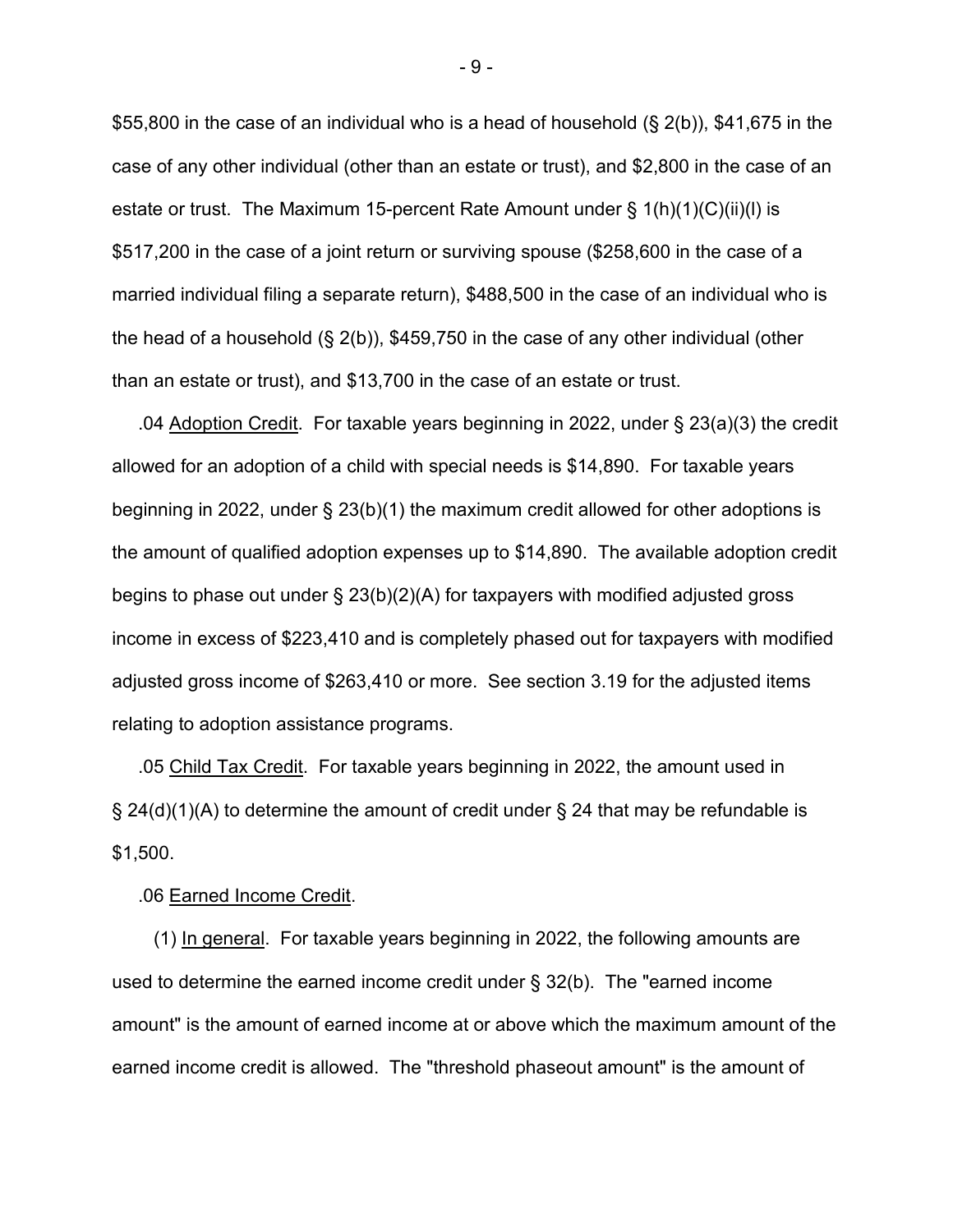adjusted gross income (or, if greater, earned income) above which the maximum amount of the credit begins to phase out. The "completed phaseout amount" is the amount of adjusted gross income (or, if greater, earned income) at or above which no credit is allowed. The threshold phaseout amounts and the completed phaseout amounts shown in the table below for married taxpayers filing a joint return include the increase provided in § 32(b)(2)(B), as adjusted for inflation for taxable years beginning in 2022. The threshold phaseout amounts and the completed phaseout amounts shown in the table below for single, surviving spouse, or head of household taxpayers also apply to married taxpayers who are not filing a joint return and satisfy the special rules for separated spouses in § 32(d).

Number of Qualifying Children

|                                                                                            |          | <u>tannon or gaam yn ig ormaronn</u> |                      |          |
|--------------------------------------------------------------------------------------------|----------|--------------------------------------|----------------------|----------|
| Item                                                                                       | One      | Two                                  | <b>Three or More</b> | None     |
| Earned Income<br>Amount                                                                    | \$10,980 | \$15,410                             | \$15,410             | \$7,320  |
| <b>Maximum Amount</b><br>of Credit                                                         | \$3,733  | \$6,164                              | \$6,935              | \$560    |
| <b>Threshold Phaseout</b><br>Amount (Single,<br>Surviving Spouse, or<br>Head of Household) | \$20,130 | \$20,130                             | \$20,130             | \$9,160  |
| <b>Completed Phaseout</b><br>Amount (Single,<br>Surviving Spouse, or<br>Head of Household) | \$43,492 | \$49,399                             | \$53,057             | \$16,480 |
| <b>Threshold Phaseout</b><br><b>Amount (Married Filing</b><br>Jointly)                     | \$26,260 | \$26,260                             | \$26,260             | \$15,290 |
| <b>Completed Phaseout</b><br><b>Amount (Married Filing</b>                                 | \$49,622 | \$55,529                             | \$59,187             | \$22,610 |

- 10 -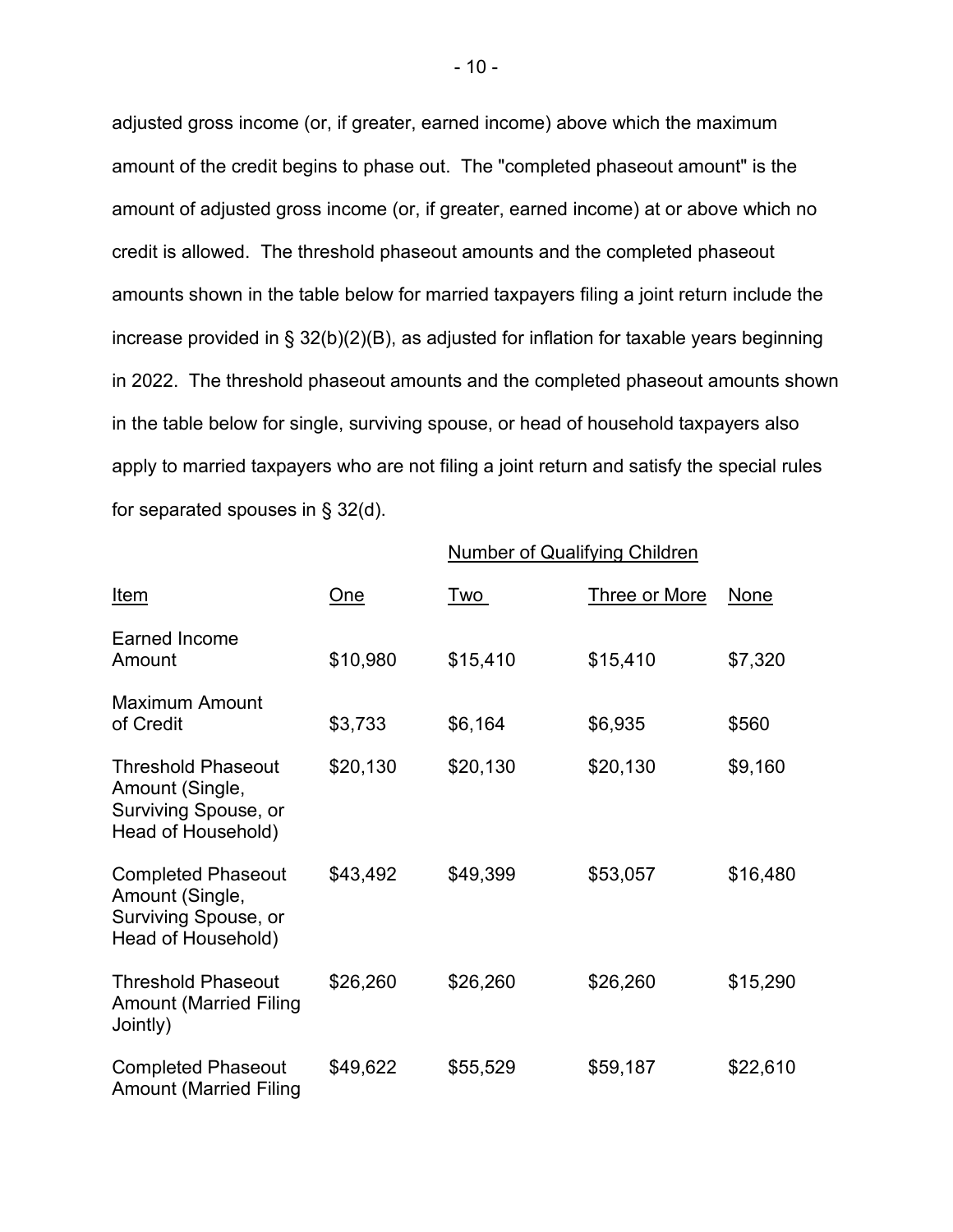Jointly)

The instructions for the Form 1040 series provide tables showing the amount of the earned income credit for each type of taxpayer.

 (2) Excessive Investment Income. For taxable years beginning in 2022, the earned income tax credit is not allowed under § 32(i) if the aggregate amount of certain investment income exceeds \$10,300.

 .07 Refundable Credit for Coverage Under a Qualified Health Plan. For taxable years beginning in 2022, the limitation on tax imposed under § 36B(f)(2)(B) for excess advance credit payments is determined using the following table:

| If the household income<br>(expressed as a percent<br>of poverty line) is: | The limitation amount for<br>unmarried individuals<br>(other than surviving<br>spouses and heads of<br>household) is: | The limitation amount for<br>all other taxpayers is: |
|----------------------------------------------------------------------------|-----------------------------------------------------------------------------------------------------------------------|------------------------------------------------------|
| Less than 200%                                                             | \$325                                                                                                                 | \$650                                                |
| At least 200% but less<br>than 300%                                        | \$825                                                                                                                 | \$1,650                                              |
| At least 300% but less<br>than 400%                                        | \$1,400                                                                                                               | \$2,800                                              |

 .08 Rehabilitation Expenditures Treated as Separate New Building. For calendar year 2022, the per low-income unit qualified basis amount under § 42(e)(3)(A)(ii)(II) is

\$7,400.

 .09 Low-Income Housing Credit. For calendar year 2022, the amount used under § 42(h)(3)(C)(ii) to calculate the State housing credit ceiling for the low-income housing credit is the greater of (1) \$2.60 multiplied by the State population, or (2) \$2,975,000.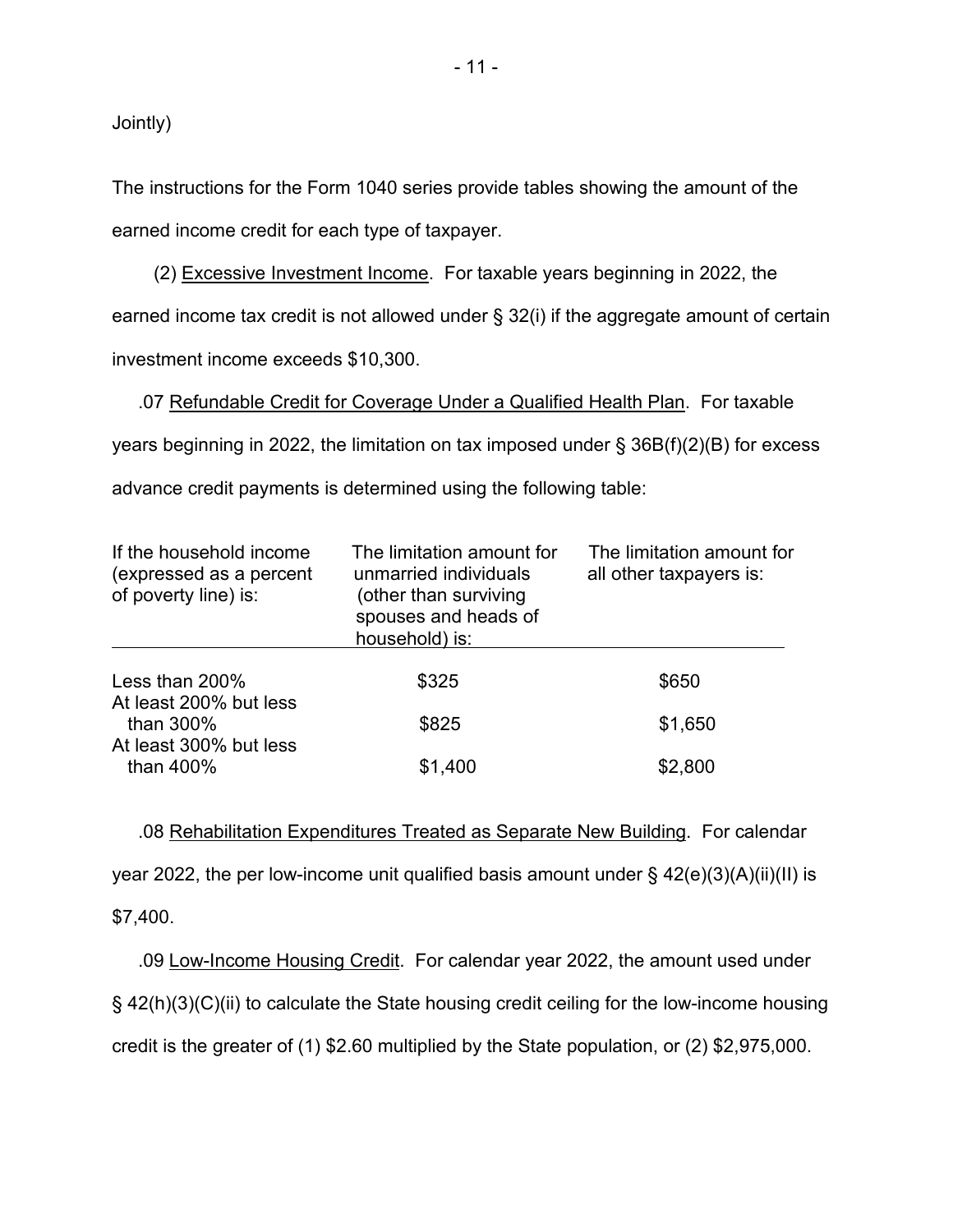.10 Employee Health Insurance Expense of Small Employers. For taxable years beginning in 2022, the dollar amount in effect under § 45R(d)(3)(B) is \$28,700. This amount is used under § 45R(c) for limiting the small employer health insurance credit and under § 45R(d)(1)(B) for determining who is an eligible small employer for purposes of the credit.

 .11 Exemption Amounts for Alternative Minimum Tax. For taxable years beginning in 2022, the exemption amounts under  $\S$  55(d)(1) are:

| Joint Returns or Surviving Spouses                                                  | \$118,100 |
|-------------------------------------------------------------------------------------|-----------|
| Unmarried Individuals (other than Surviving Spouses)                                | \$75,900  |
| Married Individuals Filing Separate Returns                                         | \$59,050  |
| <b>Estates and Trusts</b>                                                           | \$26,500  |
| For taxable years beginning in 2022, under $\S$ 55(b)(1), the excess taxable income |           |

above which the 28 percent tax rate applies is:

| Married Individuals Filing Separate Returns                                                    | \$103,050 |
|------------------------------------------------------------------------------------------------|-----------|
| Joint Returns, Unmarried Individuals (other<br>than surviving spouses), and Estates and Trusts | \$206,100 |

For taxable years beginning in 2022, the amounts used under § 55(d)(2) to determine

the phaseout of the exemption amounts are:

|                                                                | Threshold<br><b>Phaseout amount</b> | Complete<br><b>Phaseout amount</b> |
|----------------------------------------------------------------|-------------------------------------|------------------------------------|
| Joint Returns or Surviving Spouses                             | \$1,079,800                         | \$1,552,200                        |
| Unmarried Individuals (other than<br><b>Surviving Spouses)</b> | \$539,900                           | \$843,500                          |
| <b>Married Individuals Filing Separate</b>                     | \$539,900                           | \$776,100                          |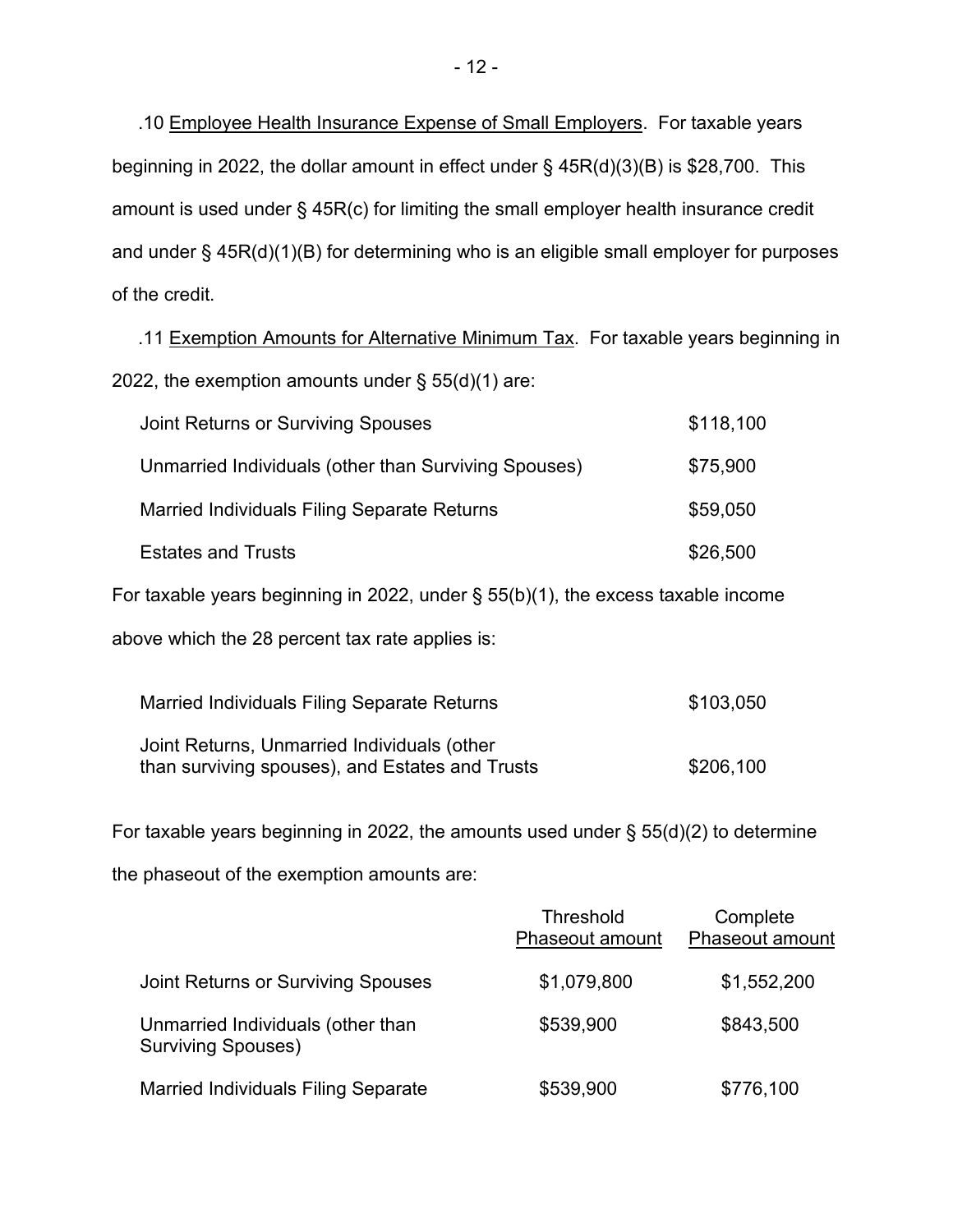Returns

Estates and Trusts **\$88,300** \$194,300 .12 Alternative Minimum Tax Exemption for a Child Subject to the "Kiddie Tax." For taxable years beginning in 2022, for a child to whom the § 1(g) "kiddie tax" applies, the exemption amount under §§ 55(d) and 59(j) for purposes of the alternative minimum tax under § 55 may not exceed the sum of (1) the child's earned income for the taxable year, plus (2) \$8,200.

 .13 Certain Expenses of Elementary and Secondary School Teachers. For taxable years beginning in 2022, under § 62(a)(2)(D) the amount of the deduction allowed under § 162 that consists of expenses paid or incurred by an eligible educator in connection with books, supplies (other than nonathletic supplies for courses of instruction in health or physical education), computer equipment (including related software and services) and other equipment, and supplementary materials used by the eligible educator in the classroom is \$300.

 .14 Transportation Mainline Pipeline Construction Industry Optional Expense Substantiation Rules for Payments to Employees Under Accountable Plans. For calendar year 2022, an eligible employer may pay certain welders and heavy equipment mechanics an amount up to \$19 per hour for rig-related expenses that are deemed substantiated under an accountable plan if paid in accordance with Rev. Proc. 2002-41, 2002-1 C.B. 1098. If the employer provides fuel or otherwise reimburses fuel expenses, an amount up to \$12 per hour is deemed substantiated if paid under Rev. Proc. 2002- 41.

- 13 -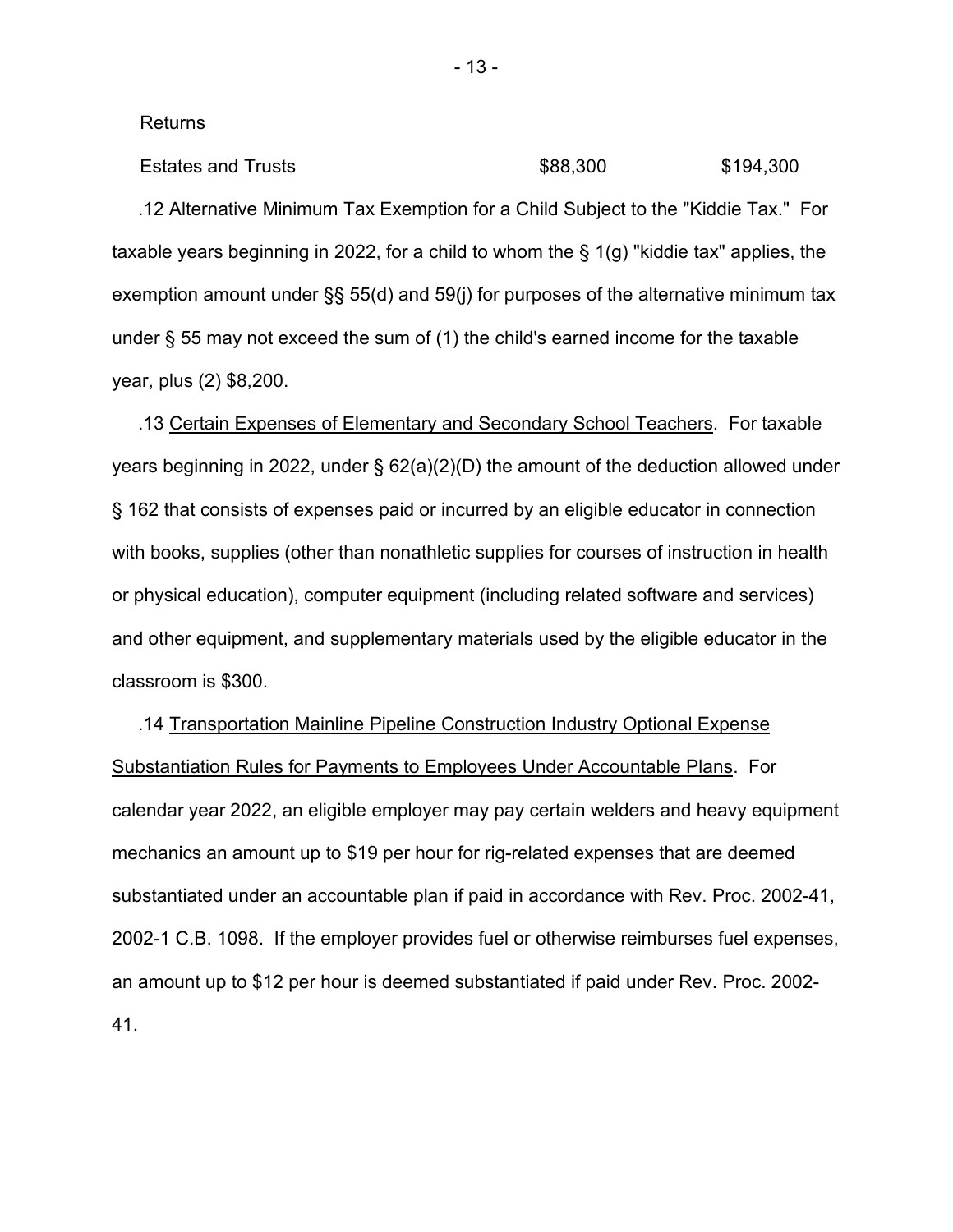### .15 Standard Deduction.

(1) In general. For taxable years beginning in 2022, the standard deduction

amounts under § 63(c)(2) are as follows:

| <b>Filing Status</b>                                                                              | <b>Standard Deduction</b> |
|---------------------------------------------------------------------------------------------------|---------------------------|
| Married Individuals Filing Joint Returns<br>and Surviving Spouses $(\S 1(j)(2)(A))$               | \$25,900                  |
| Heads of Households $(\S 1(i)(2)(B))$                                                             | \$19,400                  |
| Unmarried Individuals (other than Surviving Spouses<br>and Heads of Households) $(\S 1(i)(2)(C))$ | \$12,950                  |
| <b>Married Individuals Filing Separate</b><br>Returns $(\S 1(i)(2)(D))$                           | \$12,950                  |

 (2) Dependent. For taxable years beginning in 2022, the standard deduction amount under § 63(c)(5) for an individual who may be claimed as a dependent by another taxpayer cannot exceed the greater of (1) \$1,150, or (2) the sum of \$400 and the individual's earned income.

 (3) Aged or blind. For taxable years beginning in 2022, the additional standard deduction amount under § 63(f) for the aged or the blind is \$1,400. The additional standard deduction amount is increased to \$1,750 if the individual is also unmarried and not a surviving spouse.

 .16 Cafeteria Plans. For taxable years beginning in 2022, the dollar limitation under § 125(i) on voluntary employee salary reductions for contributions to health flexible spending arrangements is \$2,850. If the cafeteria plan permits the carryover of unused amounts, the maximum carryover amount is \$570.

 .17 Qualified Transportation Fringe Benefit. For taxable years beginning in 2022, the monthly limitation under § 132(f)(2)(A) regarding the aggregate fringe benefit exclusion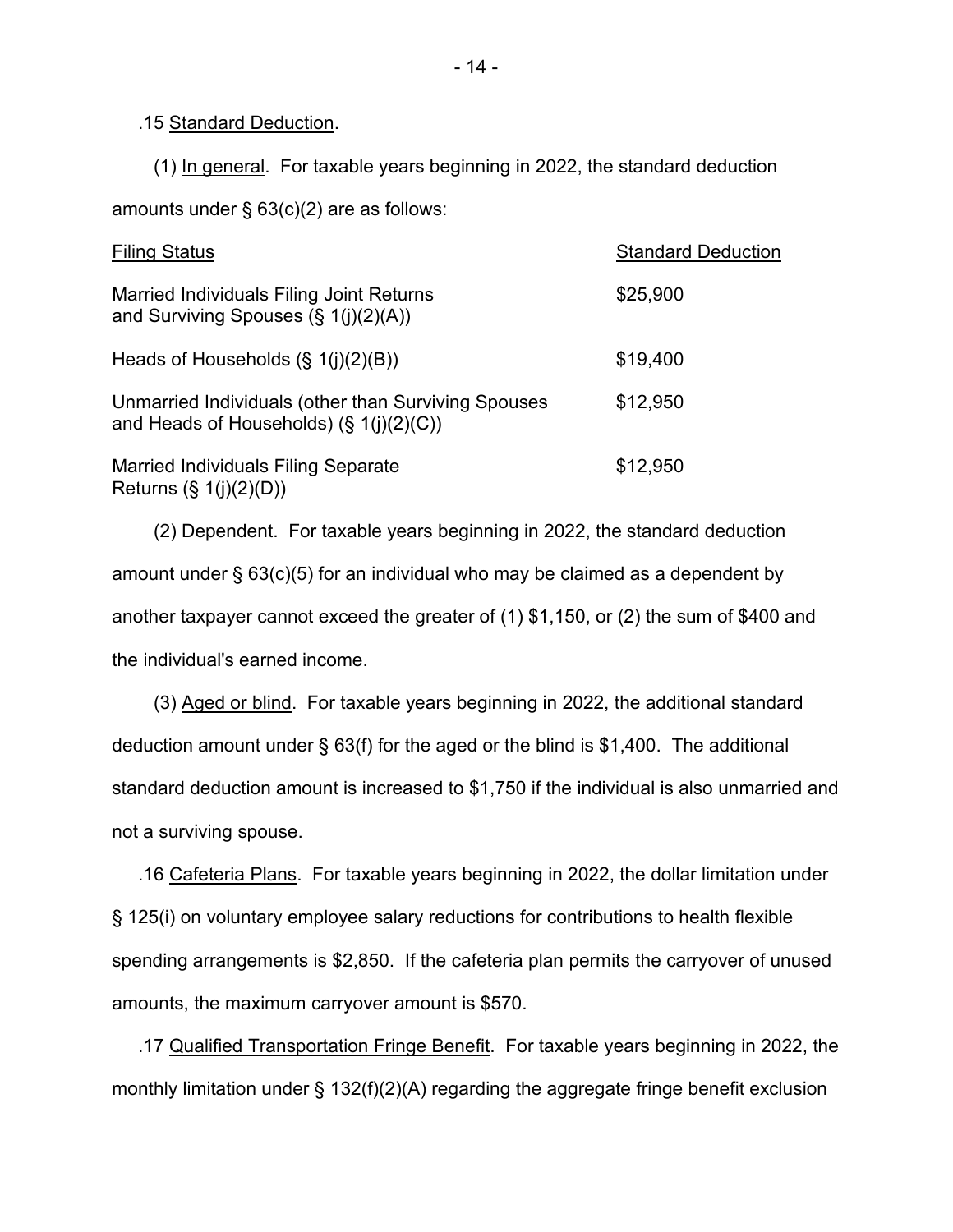amount for transportation in a commuter highway vehicle and any transit pass is \$280. The monthly limitation under  $\S$  132(f)(2)(B) regarding the fringe benefit exclusion amount for qualified parking is \$280.

 .18 Income from United States Savings Bonds for Taxpayers Who Pay Qualified Higher Education Expenses. For taxable years beginning in 2022, the exclusion under § 135, regarding income from United States savings bonds for taxpayers who pay qualified higher education expenses, begins to phase out for modified adjusted gross income above \$128,650 for joint returns and \$85,800 for all other returns. The exclusion is completely phased out for modified adjusted gross income of \$158,650 or more for joint returns and \$100,800 or more for all other returns.

 .19 Adoption Assistance Programs. For taxable years beginning in 2022, under § 137(a)(2), the amount that can be excluded from an employee's gross income for the adoption of a child with special needs is \$14,890. For taxable years beginning in 2022, under § 137(b)(1) the maximum amount that can be excluded from an employee's gross income for the amounts paid or expenses incurred by an employer for qualified adoption expenses furnished pursuant to an adoption assistance program for adoptions by the employee is \$14,890. The amount excludable from an employee's gross income begins to phase out under § 137(b)(2)(A) for taxpayers with modified adjusted gross income in excess of \$223,410 and is completely phased out for taxpayers with modified adjusted gross income of \$263,410 or more. (See section 3.04 of this revenue procedure for the adjusted items relating to the adoption credit.)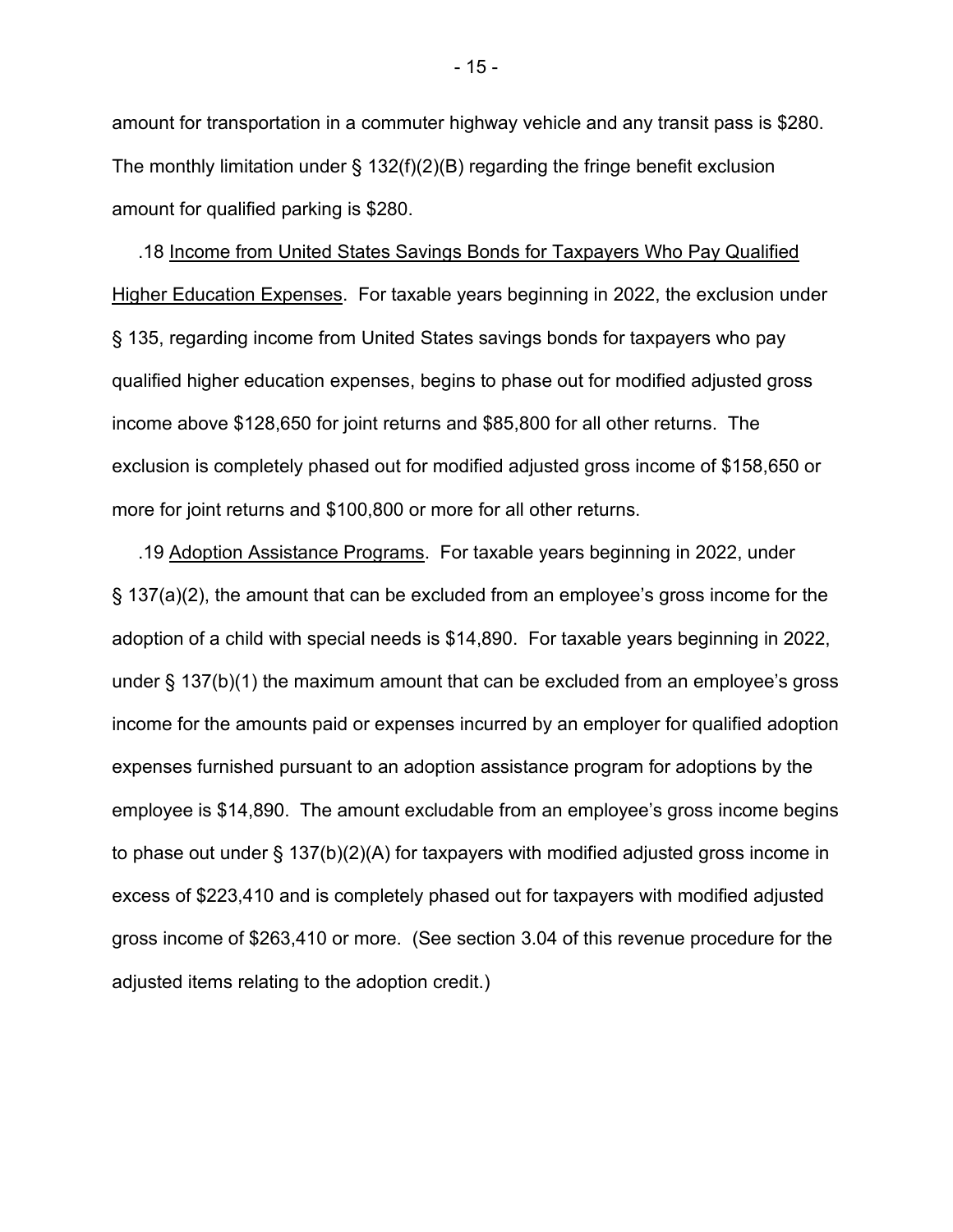.20 Private Activity Bonds Volume Cap. For calendar year 2022, the amounts used under § 146(d) to calculate the State ceiling for the volume cap for private activity bonds is the greater of (1) \$110 multiplied by the State population, or (2) \$335,115,000.

 .21 Loan Limits on Agricultural Bonds. For calendar year 2022, the loan limit amount on agricultural bonds under  $\S$  147(c)(2)(A) for first-time farmers is \$575,400.

 .22 General Arbitrage Rebate Rules. For bond years ending in 2022, the amount of the computation credit determined under § 1.148-3(d)(4) of the Income Tax Regulations is \$1,830.

 .23 Safe Harbor Rules for Broker Commissions on Guaranteed Investment Contracts or Investments Purchased for a Yield Restricted Defeasance Escrow. For calendar year 2022, under § 1.148-5(e)(2)(iii)(B)(1), a broker's commission or similar fee for the acquisition of a guaranteed investment contract or investments purchased for a yield restricted defeasance escrow is reasonable if (1) the amount of the fee that the issuer treats as a qualified administrative cost does not exceed the lesser of (A) \$43,000, and (B) 0.2 percent of the computational base (as defined in § 1.148-5(e)(2)(iii)(B)(*2*)) or, if more, \$4,000; and (2) for any issue, the issuer does not treat more than \$122,000 in brokers' commissions or similar fees as qualified administrative costs for all guaranteed investment contracts and investments for yield restricted defeasance escrows purchased with gross proceeds of the issue.

 .24 Gross Income Limitation for a Qualifying Relative. For taxable years beginning in 2022, the exemption amount referenced in § 152(d)(1)(B) is \$4,400.

 .25 Election to Expense Certain Depreciable Assets. For taxable years beginning in 2022, under § 179(b)(1), the aggregate cost of any § 179 property that a taxpayer elects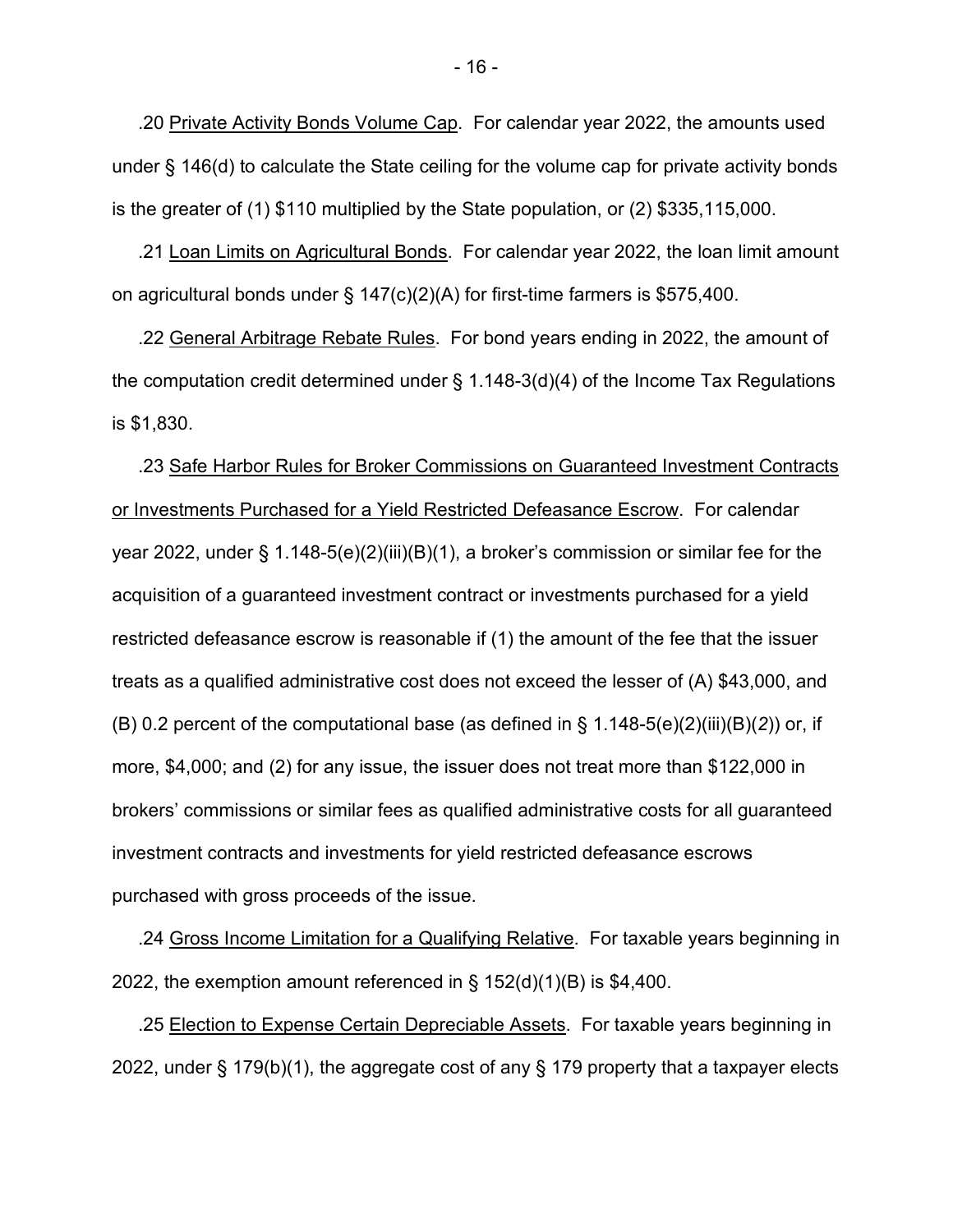to treat as an expense cannot exceed \$1,080,000 and under § 179(b)(5)(A), the cost of any sport utility vehicle that may be taken into account under § 179 cannot exceed \$27,000. Under § 179(b)(2), the \$1,080,000 limitation under section 179(b)(1) is reduced (but not below zero) by the amount by which the cost of § 179 property placed in service during the 2022 taxable year exceeds \$2,700,000.

 .26 Energy Efficient Commercial Building Deduction. For taxable years beginning in 2022, the maximum amount of the deduction allowed under section 179D(b) is \$1.88. For taxable years beginning in 2022, the amount used to determine the partial allowance of the deduction under section 179D(d)(1)(A) is \$0.63.

 .27 Qualified Business Income. For taxable years beginning in 2022, the threshold amounts under § 199A(e)(2) and phase-in range amounts under § 199A(b)(3)(B) and  $§ 199A(d)(3)(A)$  are:

| <b>Filing Status</b>                        | Threshold<br>lamount | Phase-in range<br>lamount |
|---------------------------------------------|----------------------|---------------------------|
| Married Individuals Filing Joint Returns    | \$340,100            | \$440,100                 |
| Married Individuals Filing Separate Returns | \$170,050            | \$220,050                 |
| <b>All Other Returns</b>                    | \$170,050            | \$220,050                 |

 .28 Eligible Long-Term Care Premiums. For taxable years beginning in 2022, the limitations under § 213(d)(10), regarding eligible long-term care premiums includible in the term "medical care," are as follows:

| Attained Age Before the Close of the Taxable Year | <b>Limitation on Premiums</b> |  |
|---------------------------------------------------|-------------------------------|--|
| 40 or less                                        | \$450                         |  |
| More than 40 but not more than 50                 | \$850                         |  |
| More than 50 but not more than 60                 | \$1,690                       |  |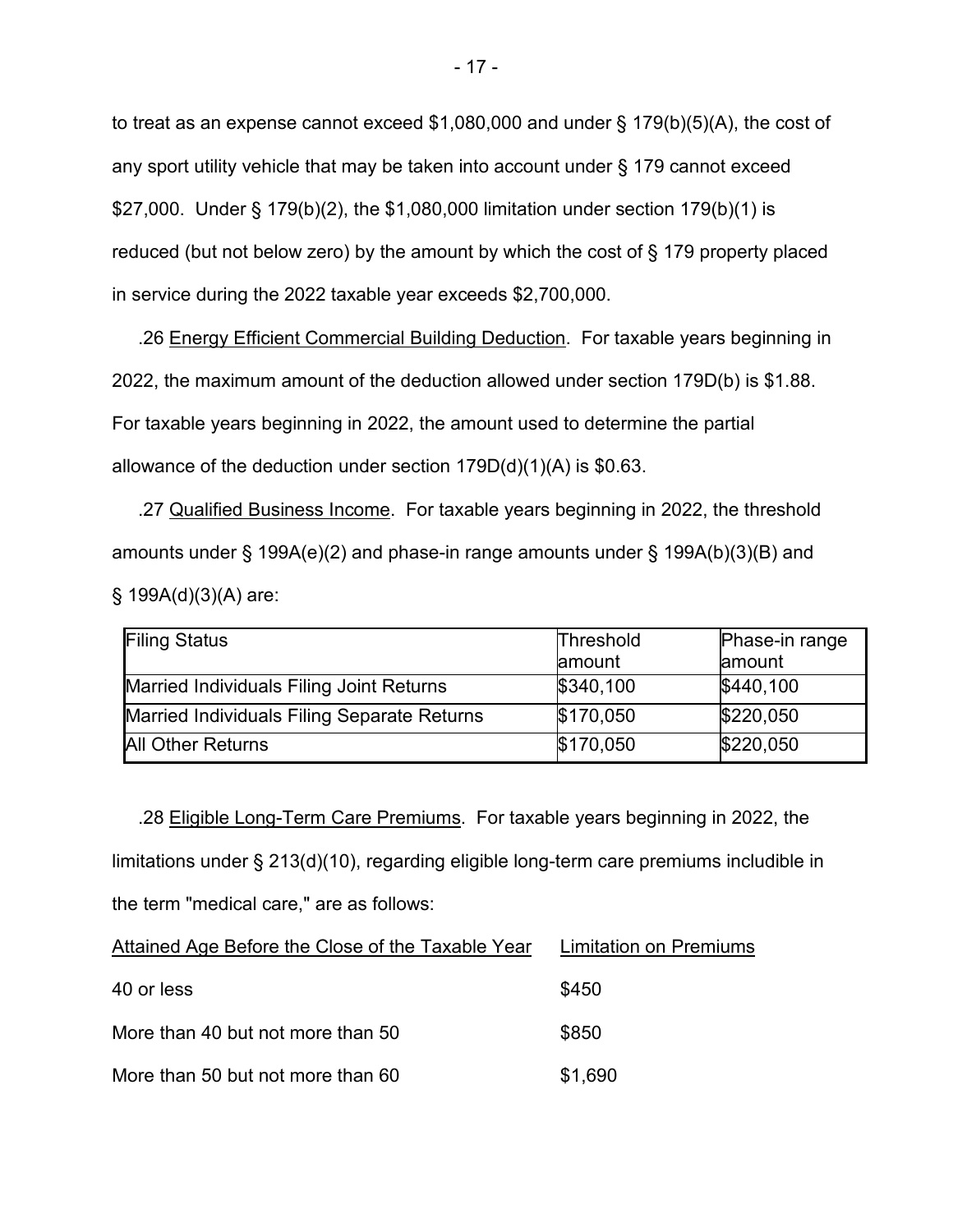| More than 60 but not more than 70 | \$4,510 |
|-----------------------------------|---------|
| More than 70                      | \$5,640 |

.29 Medical Savings Accounts.

 (1) Self-only coverage. For taxable years beginning in 2022, the term "high deductible health plan" as defined in § 220(c)(2)(A) means, for self-only coverage, a health plan that has an annual deductible that is not less than \$2,450 and not more than \$3,700, and under which the annual out-of-pocket expenses required to be paid (other than for premiums) for covered benefits do not exceed \$4,950.

 (2) Family coverage. For taxable years beginning in 2022, the term "high deductible health plan" means, for family coverage, a health plan that has an annual deductible that is not less than \$4,950 and not more than \$7,400, and under which the annual out-of-pocket expenses required to be paid (other than for premiums) for covered benefits do not exceed \$9,050.

 .30 Interest on Education Loans. For taxable years beginning in 2022, the \$2,500 maximum deduction for interest paid on qualified education loans under § 221 begins to phase out under § 221(b)(2)(B) for taxpayers with modified adjusted gross income in excess of \$70,000 (\$145,000 for joint returns), and is completely phased out for taxpayers with modified adjusted gross income of \$85,000 or more (\$175,000 or more for joint returns).

 .31 Limitation on Use of Cash Method of Accounting. For taxable years beginning in 2022, a corporation or partnership meets the gross receipts test of § 448(c) for any taxable year if the average annual gross receipts of such entity for the 3-taxable-year

- 18 -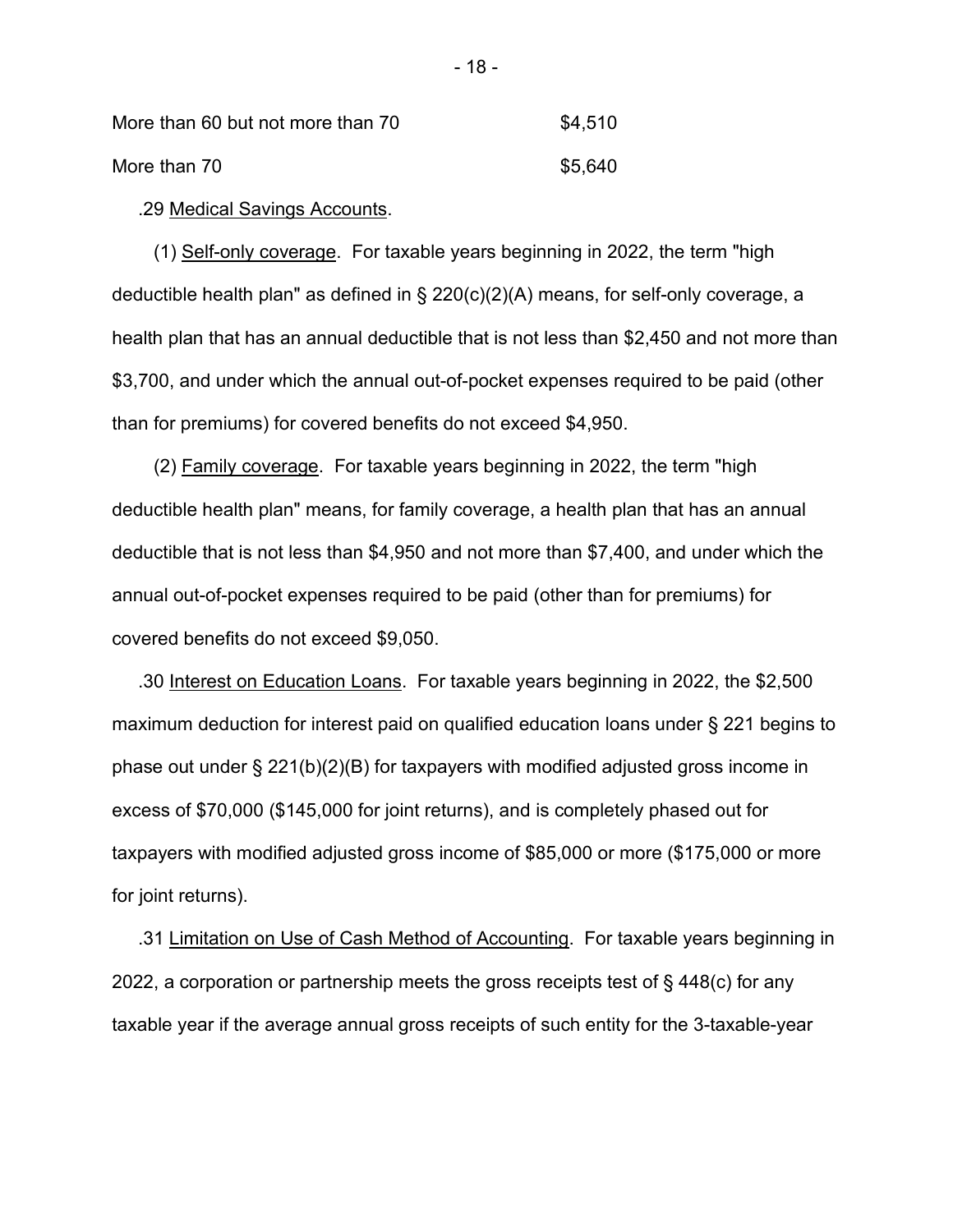period ending with the taxable year which precedes such taxable year does not exceed \$27,000,000.

 .32 Threshold for Excess Business Loss. For taxable years beginning in 2022, in determining a taxpayer's excess business loss, the amount under  $\S$  461(l)(3)(A)(ii)(ll) is \$270,000 (\$540,000 for joint returns).

 .33 Treatment of Dues Paid to Agricultural or Horticultural Organizations. For taxable years beginning in 2022, the limitation under  $\S$  512(d)(1), regarding the exemption of annual dues required to be paid by a member to an agricultural or horticultural organization, is \$178.

 .34 Insubstantial Benefit Limitations for Contributions Associated with Charitable Fund-Raising Campaigns.

 (1) Low cost article. For taxable years beginning in 2022, for purposes of defining the term "unrelated trade or business" for certain exempt organizations under § 513(h)(2), "low cost articles" are articles costing \$11.70 or less.

 (2) Other insubstantial benefits. For taxable years beginning in 2022, under § 170, the \$5, \$25, and \$50 guidelines in section 3 of Rev. Proc. 90-12, 1990-1 C.B. 471 (as amplified by Rev. Proc. 92-49, 1992-1 C.B. 987, and modified by Rev. Proc. 92-102, 1992-2 C.B. 579), for the value of insubstantial benefits that may be received by a donor in return for a contribution, without causing the contribution to fail to be fully deductible, are \$11.70, \$58.50 and \$117, respectively.

 .35 Special Rules for Credits and Deductions. For taxable years beginning in 2022, the amount of the deduction under  $\S$  642(b)(2)(C)(i) is \$4,400.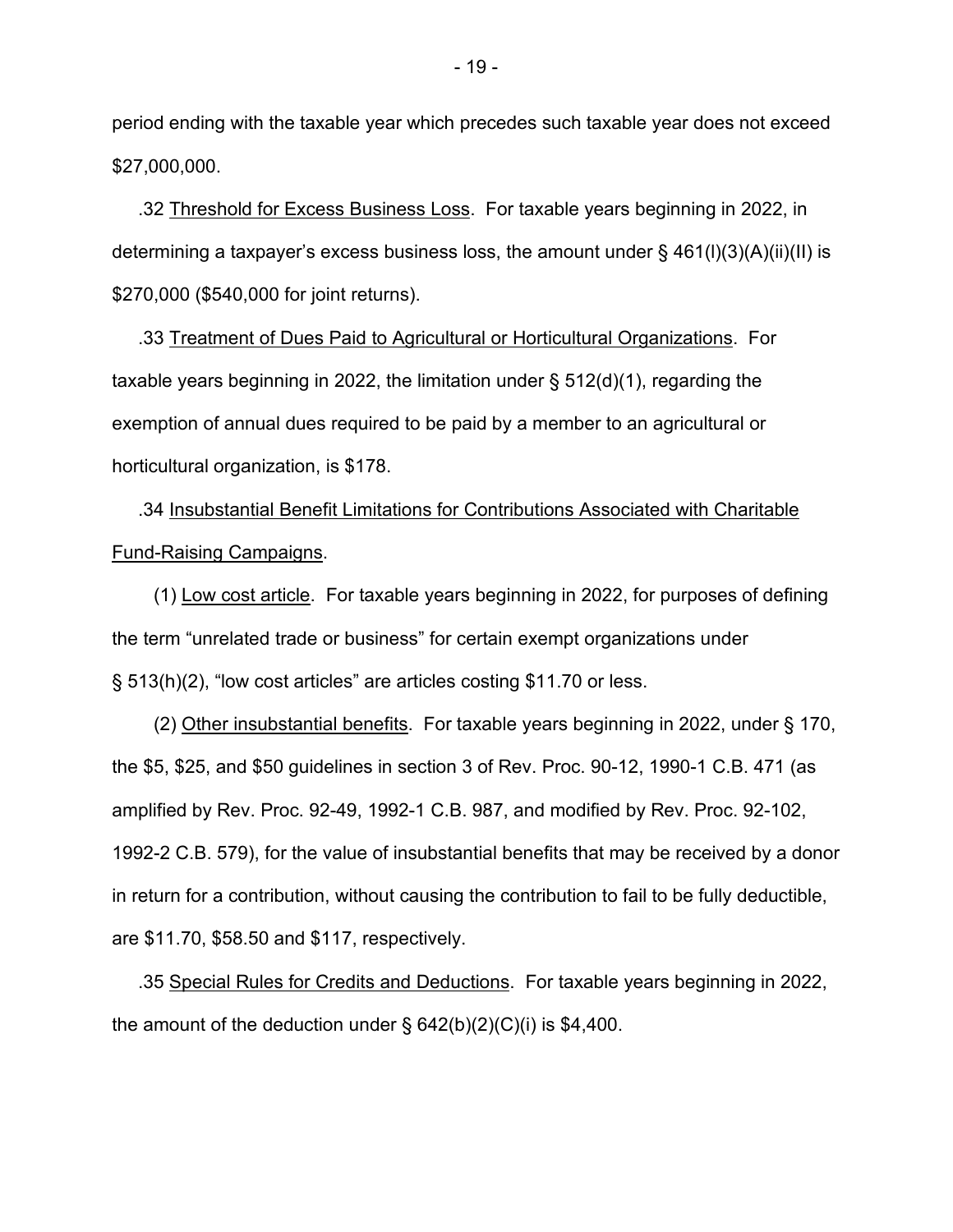.36 Tax on Insurance Companies Other than Life Insurance Companies. For taxable years beginning in 2022, under § 831(b)(2)(A)(i) the amount of the limit on net written premiums or direct written premiums (whichever is greater) is \$2,450,000 to elect the alternative tax for certain small companies under § 831(b)(1) to be taxed only on taxable investment income.

.37 Expatriation to Avoid Tax. For calendar year 2022, under  $\S$  877A(g)(1)(A), unless an exception under § 877A(g)(1)(B) applies, an individual is a covered expatriate if the individual's "average annual net income tax" under  $\S 877(a)(2)(A)$  for the five taxable years ending before the expatriation date is more than \$178,000.

 .38 Tax Responsibilities of Expatriation. For taxable years beginning in 2022, the amount that would be includible in the gross income of a covered expatriate by reason of § 877A(a)(1) is reduced (but not below zero) by \$767,000 pursuant to § 877A(a)(3).

 .39 Foreign Earned Income Exclusion. For taxable years beginning in 2022, the foreign earned income exclusion amount under § 911(b)(2)(D)(i) is \$112,000.

 .40 Debt Instruments Arising Out of Sales or Exchanges. For calendar year 2022, a qualified 0debt instrument under § 1274A(b) has stated principal that does not exceed \$6,289,500, and a cash method debt instrument under § 1274A(c)(2) has stated principal that does not exceed \$4,492,500.

 .41 Unified Credit Against Estate Tax. For an estate of any decedent dying in calendar year 2022, the basic exclusion amount is \$12,060,000 for determining the amount of the unified credit against estate tax under § 2010.

 .42 Valuation of Qualified Real Property in Decedent's Gross Estate. For an estate of a decedent dying in calendar year 2022, if the executor elects to use the special use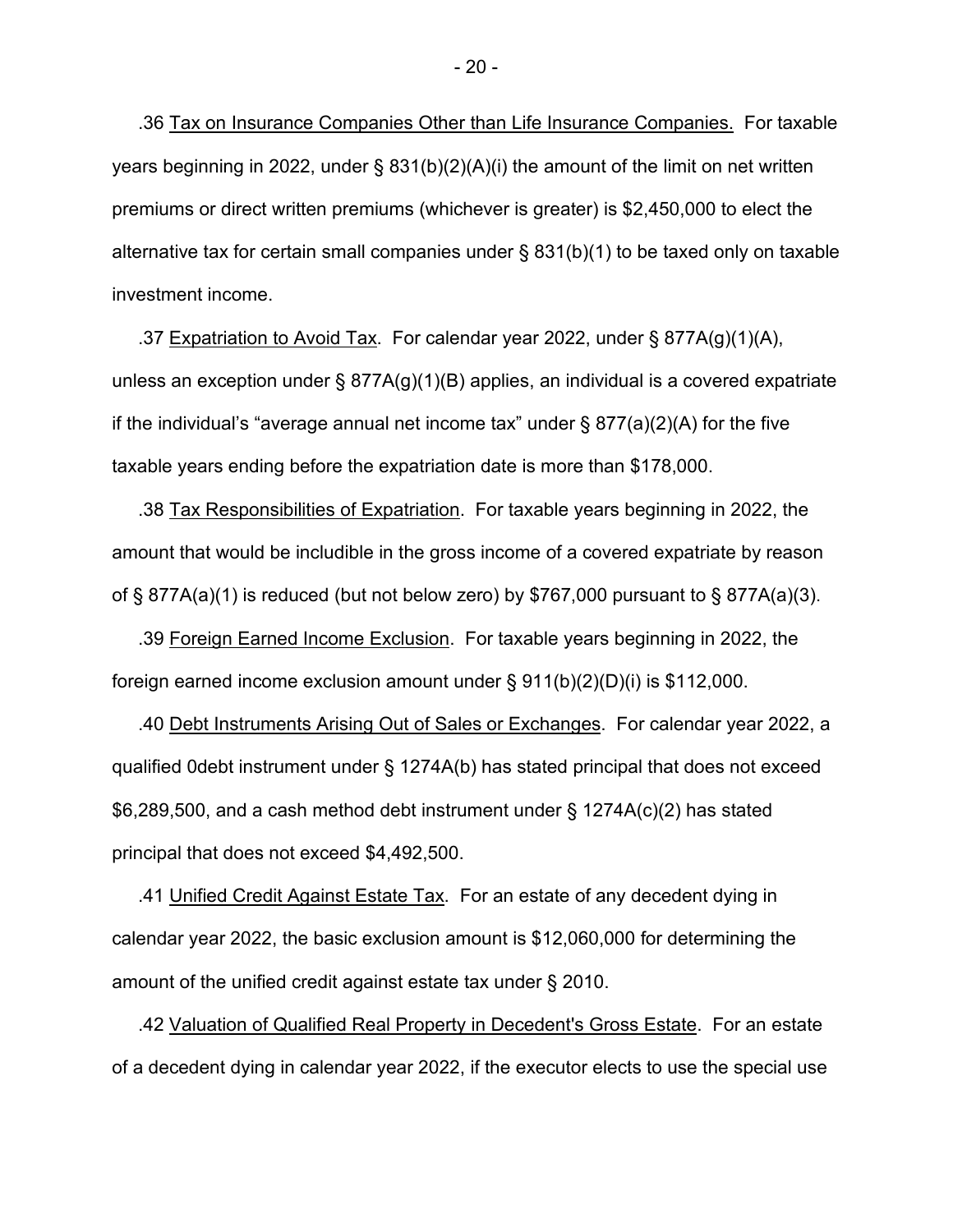valuation method under § 2032A for qualified real property, the aggregate decrease in the value of qualified real property resulting from electing to use § 2032A for purposes of the estate tax cannot exceed \$1,230,000.

.43 Annual Exclusion for Gifts.

 (1) For calendar year 2022, the first \$16,000 of gifts to any person (other than gifts of future interests in property) are not included in the total amount of taxable gifts under § 2503 made during that year.

 (2) For calendar year 2022, the first \$164,000 of gifts to a spouse who is not a citizen of the United States (other than gifts of future interests in property) are not included in the total amount of taxable gifts under §§ 2503 and 2523(i)(2) made during that year.

 .44 Tax on Arrow Shafts. For calendar year 2022, the tax imposed under § 4161(b)(2)(A) on the first sale by the manufacturer, producer, or importer of any shaft of a type used in the manufacture of certain arrows is \$0.55 per shaft.

 .45 Passenger Air Transportation Excise Tax. For calendar year 2022, the tax under § 4261(b)(1) on the amount paid for each domestic segment of taxable air transportation is \$4.50. For calendar year 2022, the tax under § 4261(c)(1) on any amount paid (whether within or without the United States) for any international air transportation, if the transportation begins or ends in the United States, generally is \$19.70. Under § 4261(c)(3), however, a lower rate of tax applies under § 4261(c)(1) to a domestic segment beginning or ending in Alaska or Hawaii, and the tax applies only to departures. For calendar year 2022, the rate of tax is \$9.90.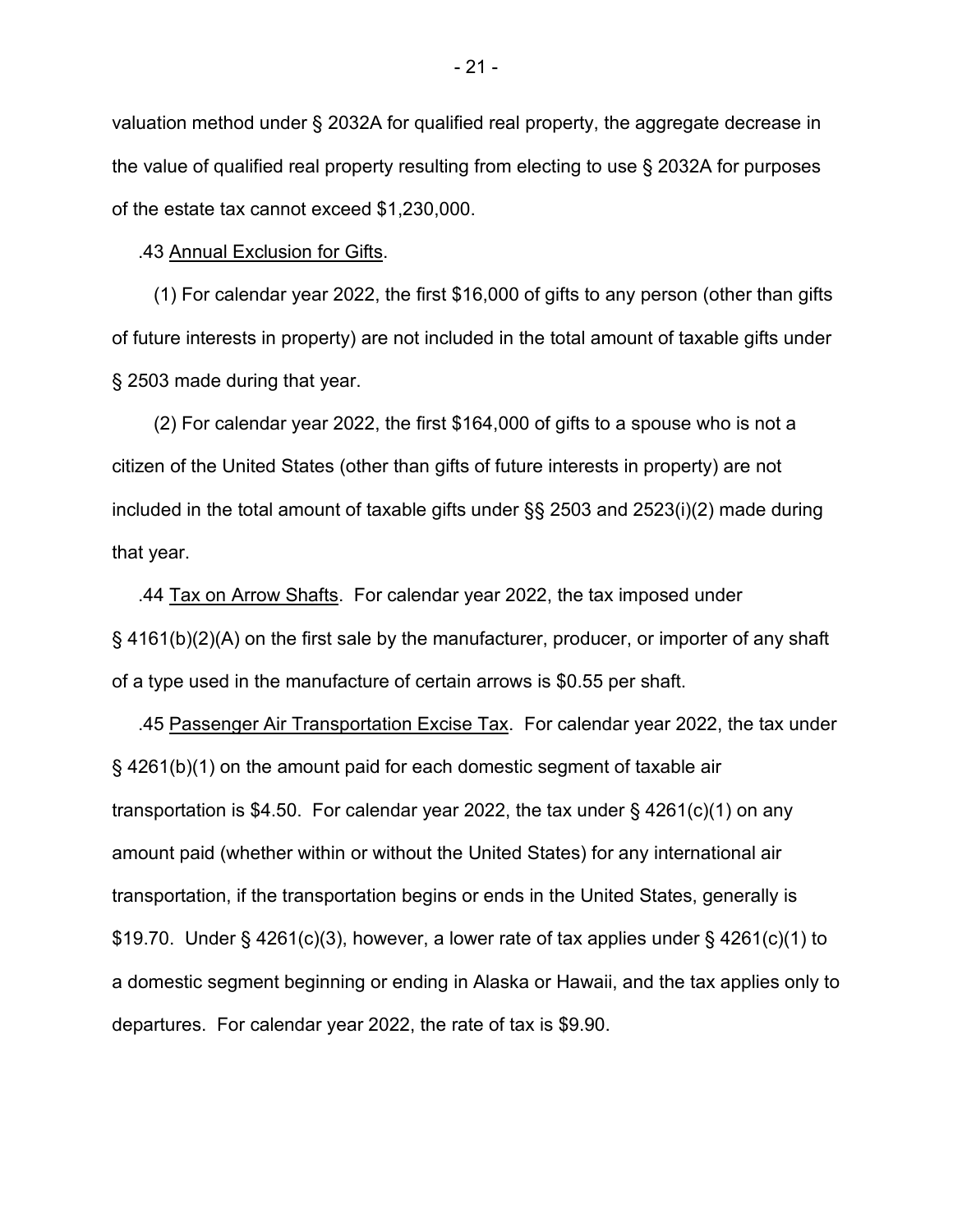.46 Reporting Exception for Certain Exempt Organizations with Nondeductible Lobbying Expenditures. For taxable years beginning in 2022, the annual per person, family, or entity dues limitation to qualify for the reporting exception under § 6033(e)(3) (and section 5.05 of Rev. Proc. 98-19, 1998-1 C.B. 547), regarding certain exempt organizations with nondeductible lobbying expenditures, is \$124 or less.

 .47 Notice of Large Gifts Received from Foreign Persons. For taxable years beginning in 2022, § 6039F authorizes the Treasury Department and the Internal Revenue Service to require recipients of gifts from certain foreign persons to report these gifts if the aggregate value of gifts received in the taxable year exceeds \$17,339.

 .48 Persons Against Whom a Federal Tax Lien Is Not Valid. For calendar year 2022, a federal tax lien is not valid against (1) certain purchasers under § 6323(b)(4) who purchased personal property in a casual sale for less than \$1,690, or (2) a mechanic's lien or under § 6323(b)(7) who repaired or improved certain residential property if the contract price with the owner is not more than \$8,440.

 .49 Property Exempt from Levy. For calendar year 2022, the value of property exempt from levy under § 6334(a)(2) (fuel, provisions, furniture, and other household personal effects, as well as arms for personal use, livestock, and poultry) cannot exceed \$10,090. The value of property exempt from levy under § 6334(a)(3) (books and tools necessary for the trade, business, or profession of the taxpayer) cannot exceed \$5,050.

 .50 Exempt Amount of Wages, Salary, or Other Income. For taxable years beginning in 2022, the dollar amount used to calculate the amount determined under  $\S$  6334(d)(4)(B) is \$4,400.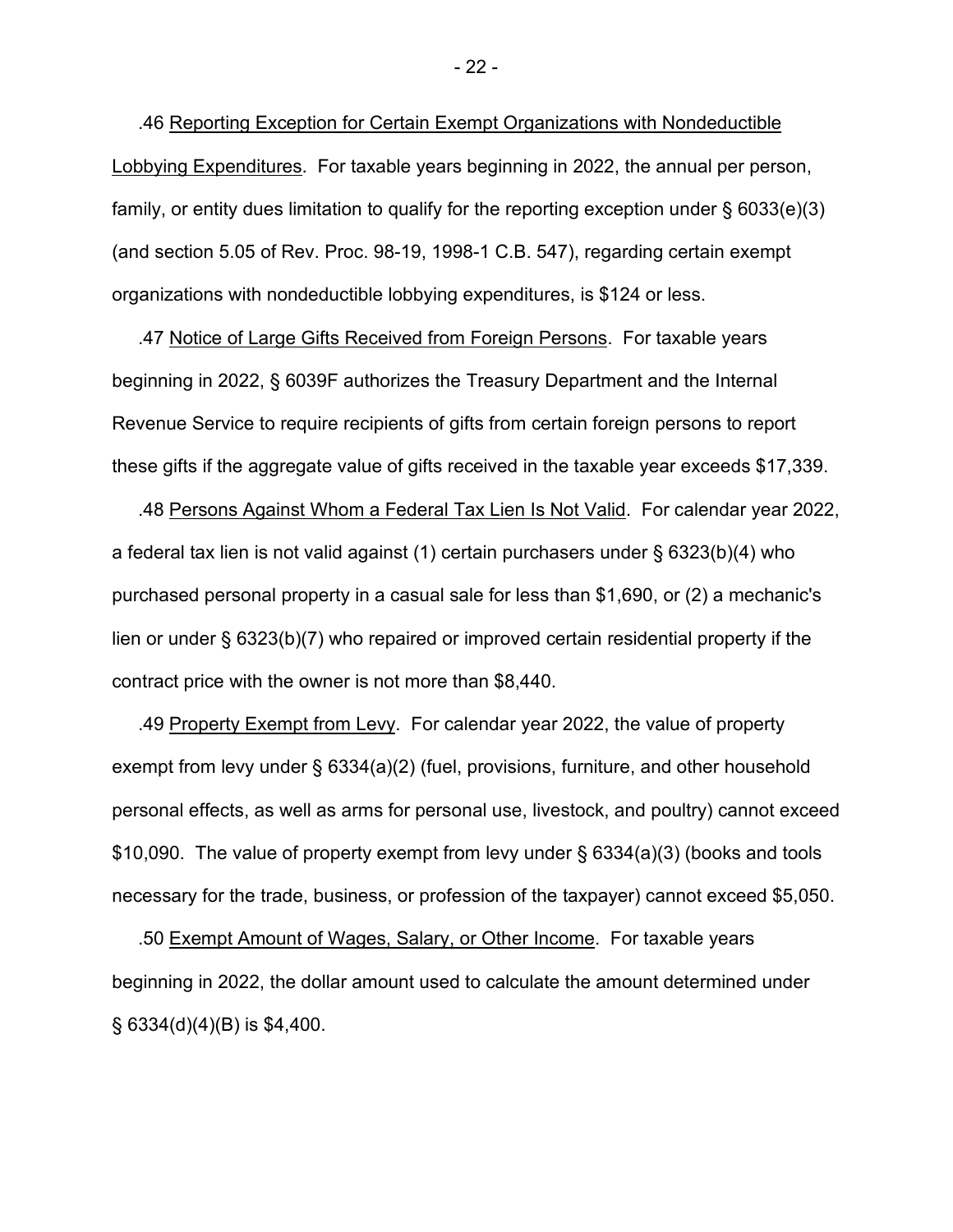.51 Interest on a Certain Portion of the Estate Tax Payable in Installments. For an estate of a decedent dying in calendar year 2022, the dollar amount used to determine the "2-percent portion" (for purposes of calculating interest under § 6601(j)) of the estate tax extended as provided in § 6166 is \$1,640,000.

 .52 Failure to File Tax Return. In the case of any return required to be filed in 2023, the amount of the addition to tax under § 6651(a) for failure to file within 60 days of the due date of such return (determined with regard to any extensions of time for filing) shall not be less than the lesser of \$450 or 100 percent of the amount required to be shown as tax on such return.

 .53 Failure to File Certain Information Returns, Registration Statements, etc. For returns required to be filed in 2023, the penalty amounts under § 6652(c) are:

(1) for failure to file a return required under  $\S$  6033(a)(1) (relating to returns by exempt organization) or § 6012(a)(6) (relating to returns by political organizations):

| Scenario                                                                                     | Daily<br>Penalty | <b>Maximum Penalty</b>                                                                |
|----------------------------------------------------------------------------------------------|------------------|---------------------------------------------------------------------------------------|
| Organization $(\S 6652(c)(1)(A))$                                                            | \$20             | Lessor of \$11,000 or<br>5% of gross receipts<br>of the organization for<br>the year. |
| Organization with gross receipts exceeding                                                   |                  |                                                                                       |
| $$1,129,000$ (§ 6652(c)(1)(A))                                                               | \$110            | \$56,000                                                                              |
| Managers (§ 6652(c)(1)(B))                                                                   | \$10             | \$5,500                                                                               |
| Public inspection of annual returns and reports<br>(S 6652(c)(1)(C))                         | \$20             | \$11,000                                                                              |
| Public inspection of applications for exemption<br>and notice of status $(\S 6652(c)(1)(D))$ | \$20             | No Limit                                                                              |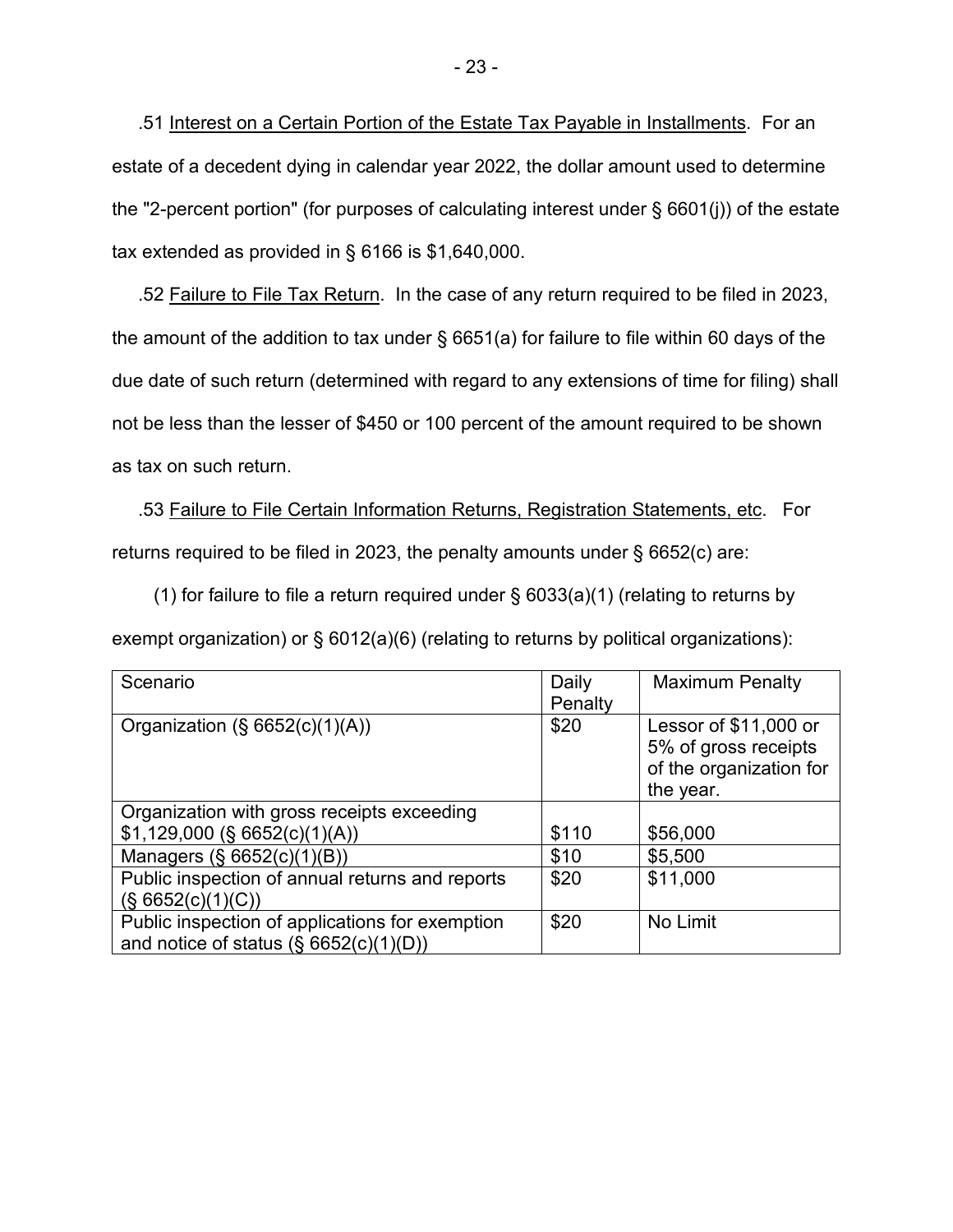(2) for failure to file a return required under § 6034 (relating to returns by certain

trust) or § 6043(b) (relating to terminations, etc., of exempt organizations):

| Scenario                                        | Daily   | Maximum  |
|-------------------------------------------------|---------|----------|
|                                                 | Penalty | Penalty  |
| Organization or trust $(\S 6652(c)(2)(A))$      | \$10    | \$5,500  |
| Managers (§ 6652(c)(2)(B))                      | \$10    | \$5,500  |
| Split-Interest Trust (§ 6652(c)(2)(C)(ii))      | \$20    | \$11,000 |
| Any trust with gross income exceeding \$282,000 |         |          |
| (S 6652(c)(2)(C)(ii))                           | \$110   | \$56,000 |

(3) for failure to file a disclosure required under § 6033(a)(2):

| Scenario                                                       | Daily<br>Penalty | Maximum<br>Penalty |
|----------------------------------------------------------------|------------------|--------------------|
| Tax-exempt entity $(\S 6652(c)(3)(A))$                         | \$110            | \$56,000           |
| Failure to comply with written demand<br>(S 6652(c)(3)(B)(ii)) | \$110            | \$11,000           |

.54 Other Assessable Penalties With Respect to the Preparation of Tax Returns for

Other Persons. In the case of any failure relating to a return or claim for refund filed in

2023, the penalty amounts under § 6695 are:

| Scenario                                              | Per Return or           | Maximum  |
|-------------------------------------------------------|-------------------------|----------|
|                                                       | <b>Claim for Refund</b> | Penalty  |
| Failure to furnish copy to taxpayer $(\S$ 6695(a))    | \$55                    | \$28,000 |
| Failure to sign return (§ 6695(b))                    | \$55                    | \$28,000 |
| Failure to furnish identifying number (§ 6695(c))     | \$55                    | \$28,000 |
| Failure to retain copy or list (§ 6695(d))            | \$55                    | \$28,000 |
| Failure to file correct information returns           | \$55 per return and     | \$28,000 |
| (S, 6695(e))                                          | item in return          |          |
| Negotiation of check (§ 6695(f))                      | \$560 per check         | No limit |
| Failure to be diligent in determining eligibility for | \$560 per failure       | No limit |
| head of household filing status, child tax credit,    |                         |          |
| American Opportunity tax credit, and earned           |                         |          |
| income credit $(\S 6695(g))$                          |                         |          |

.55 Failure to File Partnership Return. In the case of any return required to be filed

in 2023, the dollar amount used to determine the amount of the penalty under

§ 6698(b)(1) is \$220.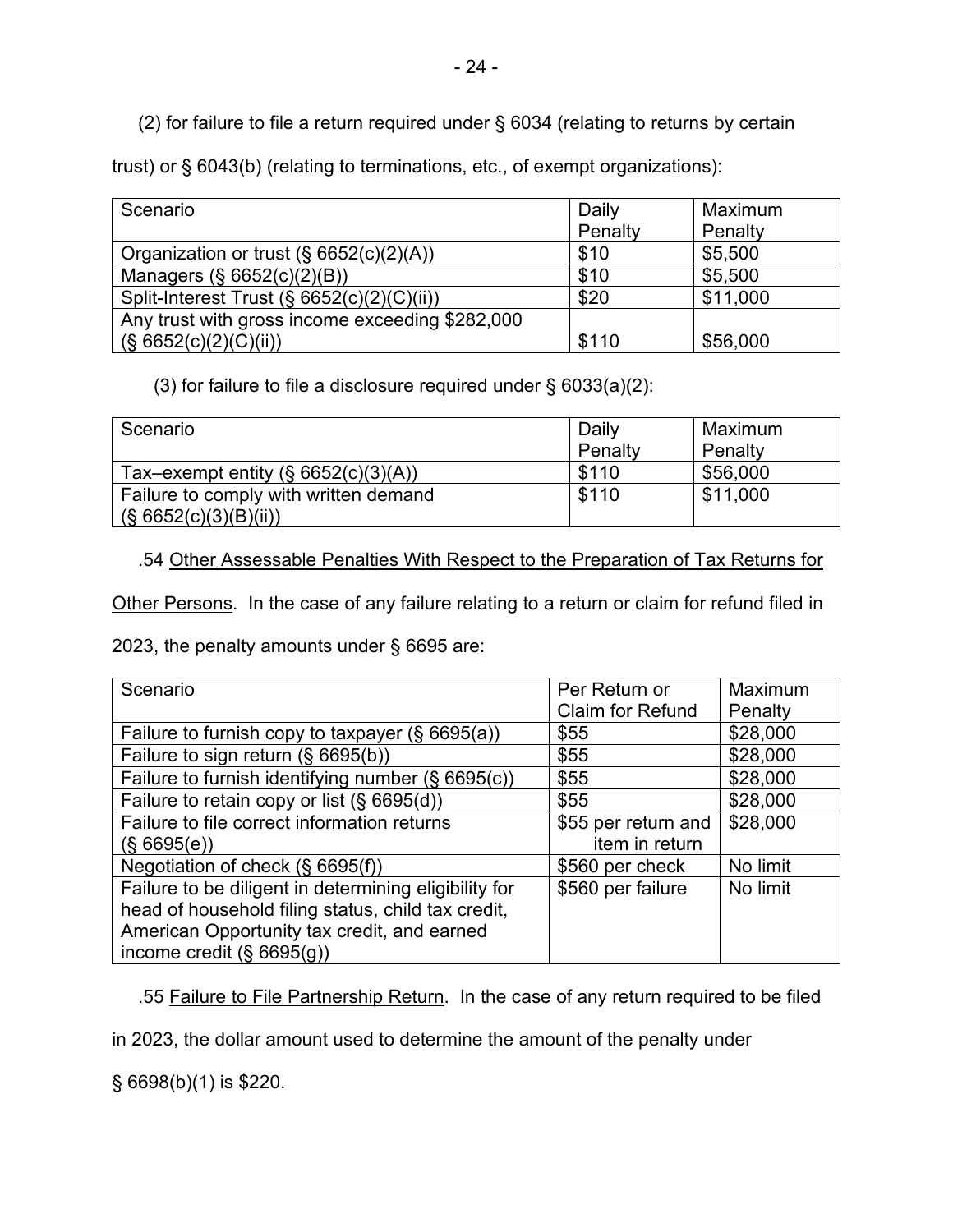.56 Failure to File S Corporation Return. In the case of any return required to be

filed in 2023, the dollar amount used to determine the amount of the penalty under

§ 6699(b)(1) is \$220.

 .57 Failure to File Correct Information Returns. In the case of any failure relating to a return required to be filed in 2023, the penalty amounts under § 6721 are:

(1) for persons with average annual gross receipts for the most recent three

taxable years of more than \$5,000,000, for failure to file correct information returns:

| Scenario                                              | <b>Penalty Per Return</b> | <b>Calendar Year</b> |
|-------------------------------------------------------|---------------------------|----------------------|
|                                                       |                           | Maximum              |
| General Rule (§ 6721(a)(1))                           | \$290                     | \$3,532,500          |
| Corrected on or before 30 days after                  |                           |                      |
| required filing date $(\S 6721(b)(1))$                | \$50                      | \$588,500            |
| Corrected after 30 <sup>th</sup> day but on or before |                           |                      |
| August 1, 2023 (§ 6721(b)(2))                         | \$110                     | \$1,766,000          |

(2) for persons with average annual gross receipts for the most recent three

taxable years of \$5,000,000 or less, for failure to file correct information returns:

| Scenario                                              | <b>Penalty Per Return</b> | <b>Calendar Year</b> |
|-------------------------------------------------------|---------------------------|----------------------|
|                                                       |                           | Maximum              |
| General Rule (§ 6721(d)(1)(A))                        | \$290                     | \$1,177,500          |
| Corrected on or before 30 days after                  |                           |                      |
| required filing date $(S \ 6721(d)(1)(B))$            | \$50                      | \$206,000            |
| Corrected after 30 <sup>th</sup> day but on or before |                           |                      |
| August 1, 2023 (§ 6721(d)(1)(C))                      | \$110                     | \$588,500            |

(3) for failure to file correct information returns due to intentional disregard of the

filing requirement (or the correct information reporting requirement):

| Scenario                                                                                                                                    | <b>Penalty Per Return</b>                                                                                    | <b>Calendar Year</b><br>Maximum |
|---------------------------------------------------------------------------------------------------------------------------------------------|--------------------------------------------------------------------------------------------------------------|---------------------------------|
| Return other than a return required to be<br>filed under §§ 6045(a), 6041A(b), 6050H,<br>6050I, 6050J, 6050K, or 6050L<br>(S 6721(e)(2)(A)) | Greater of (i) \$580,<br>or (ii) 10% of<br>aggregate amount of<br>items required to be<br>reported correctly | No limit                        |
| Return required to be filed under §§ 6045(a),                                                                                               | Greater of (i) \$580,                                                                                        | No limit                        |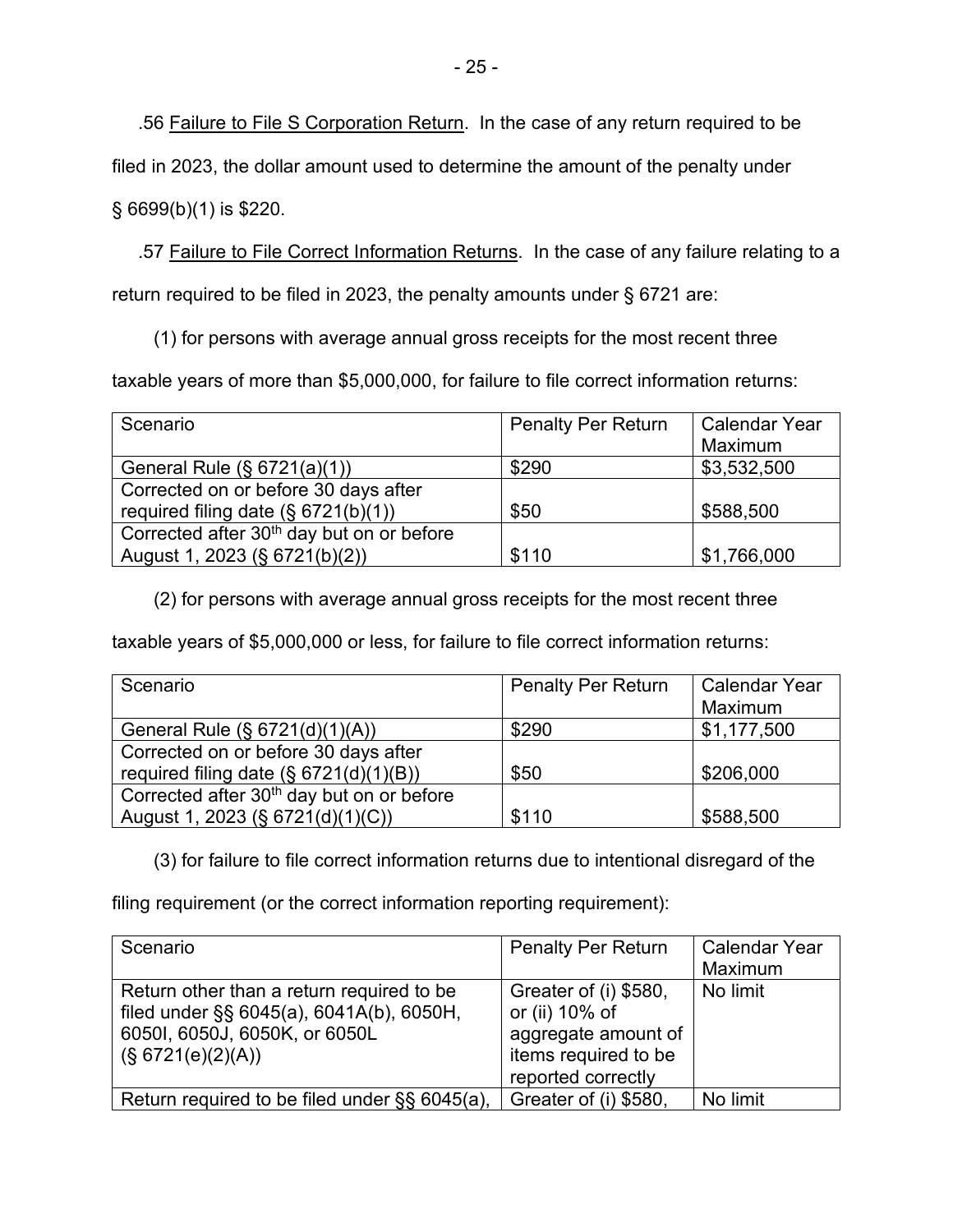| 6050K, or 6050L (§ 6721(e)(2)(B))                                    | or (ii) $5%$ of<br>aggregate amount of<br>items required to be<br>reported correctly                                                                                             |          |
|----------------------------------------------------------------------|----------------------------------------------------------------------------------------------------------------------------------------------------------------------------------|----------|
| Return required to be filed under $\S$ 6050I(a)<br>(S 6721(e)(2)(C)) | Greater of (i)<br>\$29,440, or (ii)<br>amount of cash<br>received up to<br>\$117,500                                                                                             | No limit |
| Return required to be filed under § 6050V<br>(S 6721(e)(2)(D))       | Greater of (i) \$580,<br>or (ii) 10% of the<br>value of the benefit<br>of any contract with<br>respect to which<br>information is<br>required to be<br>included on the<br>return | No limit |

.58 Failure to Furnish Correct Payee Statements. In the case of any failure relating

to a statement required to be furnished in 2023, the penalty amounts under § 6722 are:

(1) for persons with average annual gross receipts for the most recent three

taxable years of more than \$5,000,000, for failure to furnish correct payee statements:

| Scenario                                   | <b>Penalty Per</b> | <b>Calendar Year</b> |
|--------------------------------------------|--------------------|----------------------|
|                                            | Statement          | Maximum              |
| General Rule (§ 6722(a)(1))                | \$290              | \$3,532,500          |
| Corrected on or before 30 days after       |                    |                      |
| required furnishing date $(\S 6722(b)(1))$ | \$50               | \$588,500            |
| Corrected after 30th day but on or before  |                    |                      |
| August 1, 2023 (§ 6722(b)(2))              | \$110              | \$1,766,000          |

(2) for persons with average annual gross receipts for the most recent 3 taxable

years of \$5,000,000 or less, for failure to furnish correct payee statements:

| Scenario                                       | <b>Penalty Per</b> | <b>Calendar Year</b> |
|------------------------------------------------|--------------------|----------------------|
|                                                | Statement          | Maximum              |
| General Rule (§ 6722(d)(1)(A))                 | \$290              | \$1,177,500          |
| Corrected on or before 30 days after           |                    |                      |
| required furnishing date $(S \ 6722(d)(1)(B))$ | \$50               | \$206,000            |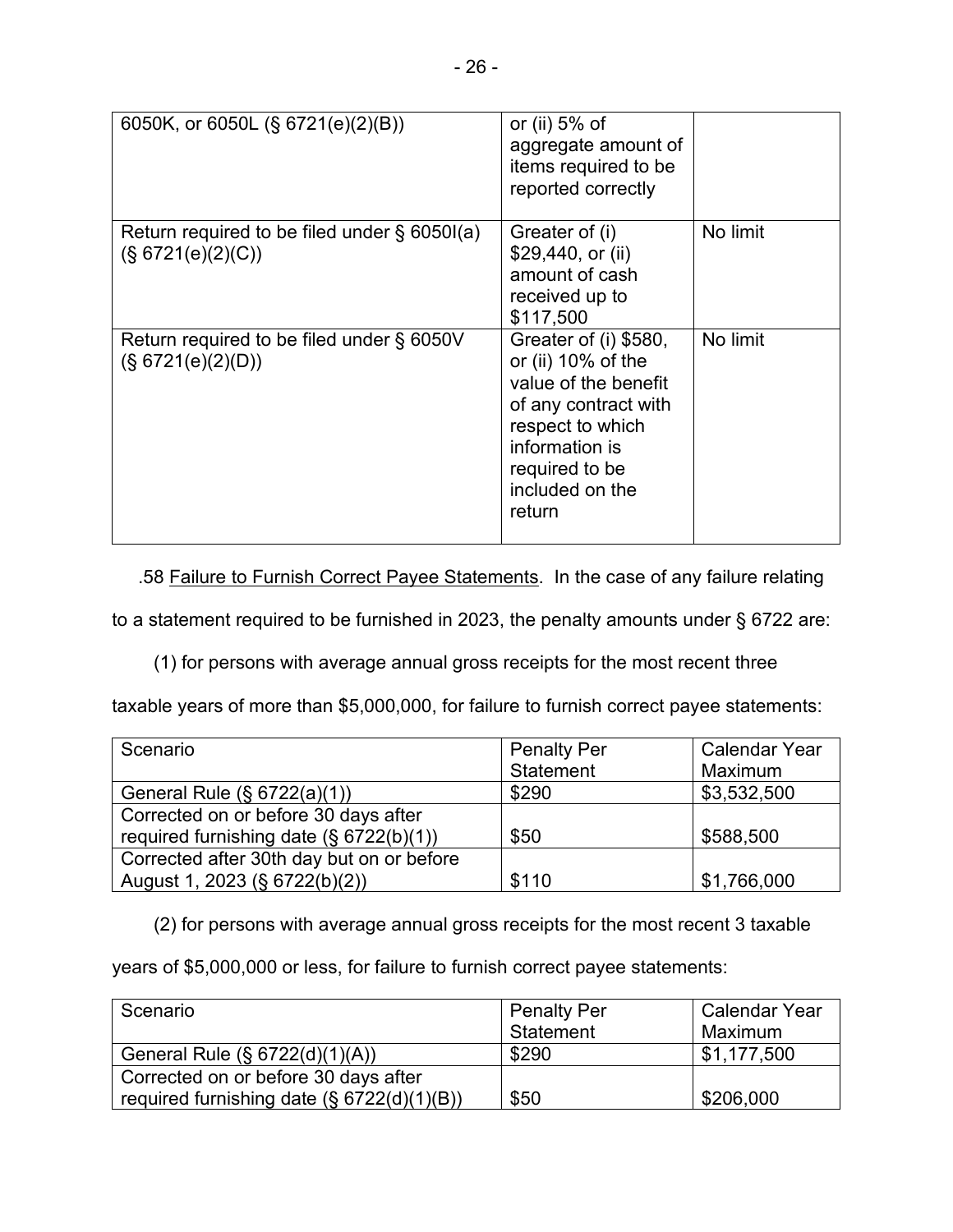| Corrected after 30 <sup>th</sup> day but on or before |       |           |
|-------------------------------------------------------|-------|-----------|
| August 1, 2023 (§ 6722(d)(1)(C))                      | \$110 | \$588,500 |

(3) for failure to furnish correct payee statements due to intentional disregard of the

requirement to furnish a payee statement (or the correct information reporting

requirement):

| Scenario                                      | <b>Penalty Per</b>    | <b>Calendar Year</b> |
|-----------------------------------------------|-----------------------|----------------------|
|                                               | <b>Statement</b>      | Maximum              |
| Payee statement other than a statement        | Greater of (i) \$580, | No limit             |
| required under $\S$ § 6045(b), 6041A(e) (in   | or (ii) 10% of        |                      |
| respect of a return required under            | aggregate amount of   |                      |
| $\S$ 6041A(b)), 6050H(d), 6050J(e), 6050K(b), | items required to be  |                      |
| or $6050L(c)$ (§ $6722(e)(2)(A)$ )            | reported correctly    |                      |
| Payee statement required under §§ 6045(b),    | Greater of (i) \$580, | No limit             |
| 6050K(b), or 6050L(c) (§ 6722(e)(2)(B))       | or (ii) $5%$ of       |                      |
|                                               | aggregate amount of   |                      |
|                                               | items required to be  |                      |
|                                               | reported correctly    |                      |
|                                               |                       |                      |

.59 Revocation or Denial of Passport in Case of Certain Tax Delinquencies. For

calendar year 2022, the amount of a serious delinquent tax debt under § 7345 is

\$55,000.

 .60 Attorney Fee Awards. For fees incurred in calendar year 2022, the attorney fee award limitation under § 7430(c)(1)(B)(iii) is \$220 per hour.

.61 Periodic Payments Received Under Qualified Long-Term Care Insurance

Contracts or Under Certain Life Insurance Contracts. For calendar year 2022, the stated dollar amount of the per diem limitation under § 7702B(d)(4), regarding periodic payments received under a qualified long-term care insurance contract or periodic payments received under a life insurance contract that are treated as paid by reason of the death of a chronically ill individual, is \$390.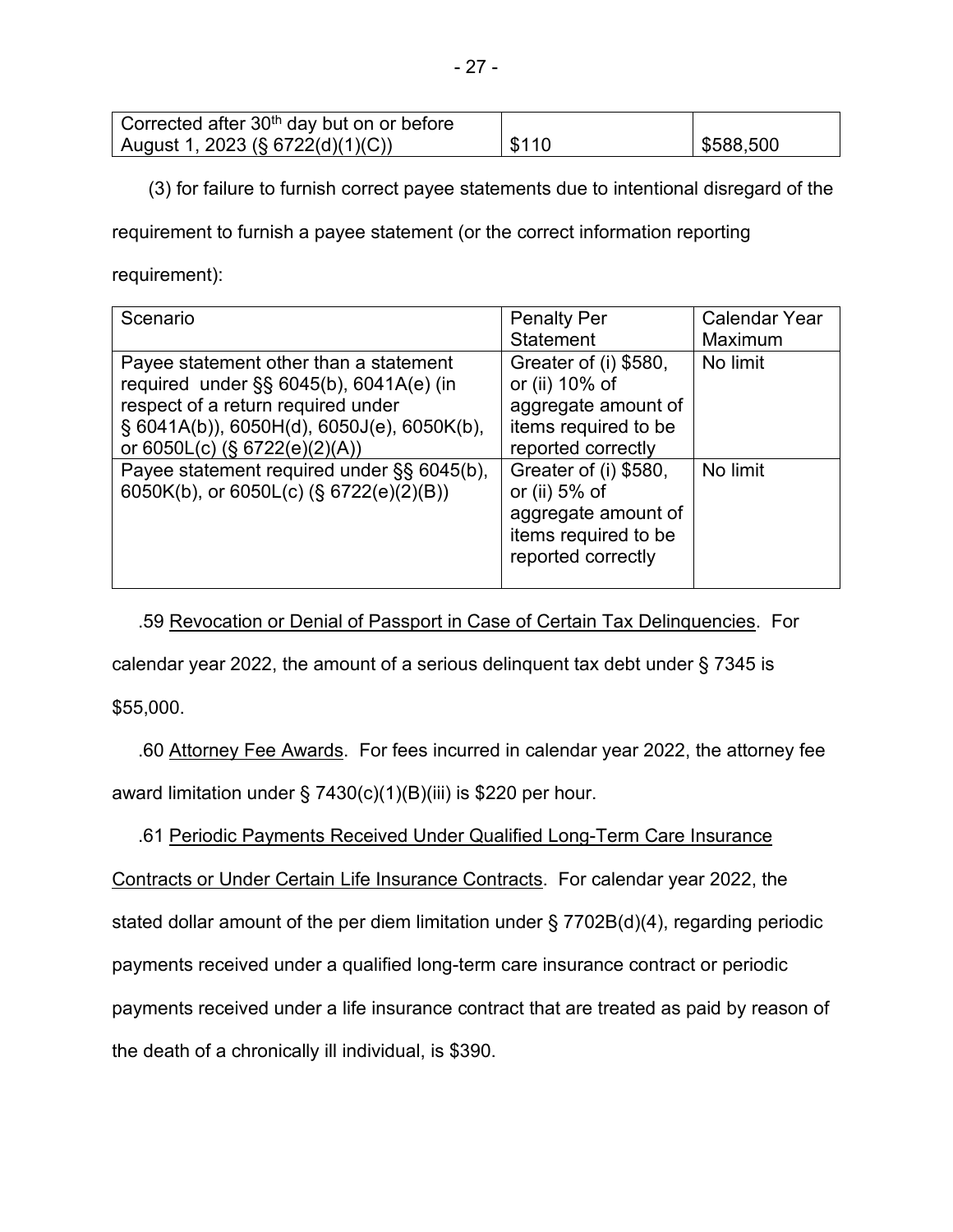.62 Qualified Small Employer Health Reimbursement Arrangement. For taxable years beginning in 2022, to qualify as a qualified small employer health reimbursement arrangement under § 9831(d), the arrangement must provide that the total amount of payments and reimbursements for any year cannot exceed \$5,450 (\$11,050 for family coverage).

### SECTION 4. EFFECTIVE DATE

 .01 General Rule. Except as provided in section 4.02 of this revenue procedure, this revenue procedure applies to taxable years beginning in 2022.

 .02 Calendar Year Rule. This revenue procedure applies to transactions or events occurring in calendar year 2022 for purposes of sections 3.08 (rehabilitation expenditures treated as separate new building), 3.09 (low-income housing credit), 3.14 (transportation mainline pipeline construction industry optional expense substantiation rules for payments to employees under accountable plans), 3.20 (private activity bonds volume cap), 3.21 (loan limits on agricultural bonds), 3.22 (general arbitrage rebate rules), 3.23 (safe harbor rules for broker commissions on guaranteed investment contracts or investments purchased for a yield restricted defeasance escrow), 3.37 (expatriation to avoid taxes), 3.40 (debt instruments arising out of sales or exchanges), 3.41 (unified credit against estate tax), 3.42 (valuation of qualified real property in decedent's gross estate), 3.43 (annual exclusion for gifts), 3.44 (tax on arrow shafts), 3.45 (passenger air transportation excise tax), 3.48 (persons against whom a federal tax lien is not valid), 3.49 (property exempt from levy), 3.51 (interest on a certain portion of the estate tax payable in installments), 3.59 (revocation or denial of passport in case of certain tax delinquencies), 3.60 (attorney fee awards), and 3.61 (periodic payments